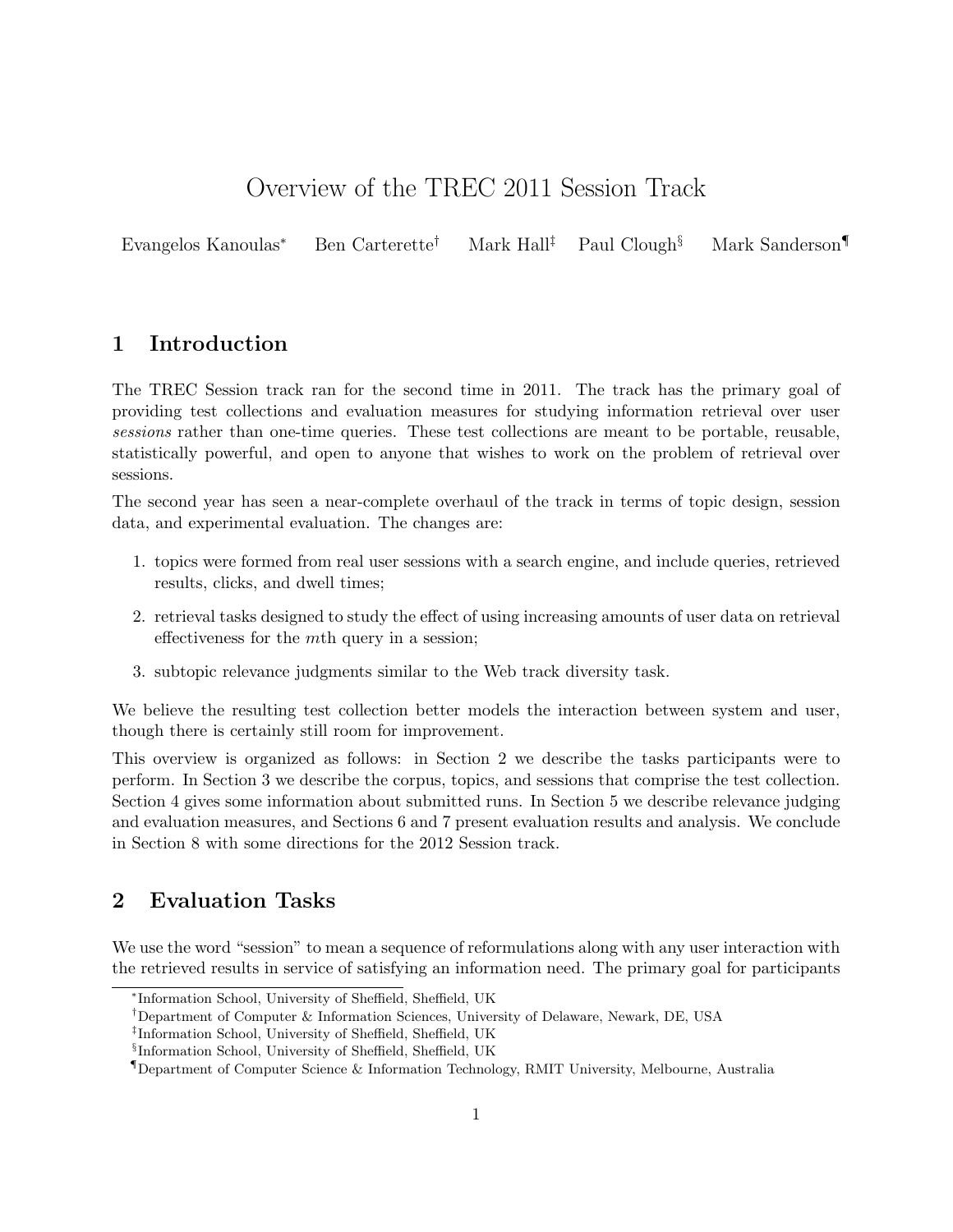of the 2011 track was to provide the best possible results for the mth query in a session given data from the session leading up to it.

NIST provided a set of 76 sessions of varying length (described in more detail in Section 3). Each session consists of:

- the current query  $q_m$ ;
- the query session prior to the current query:
	- 1. the set of past queries in the session,  $q_1, q_2, ..., q_{m-1}$ ;
	- 2. the ranked list of URLs for each past query;
	- 3. the set of clicked URLs/snippets and the time spent by the user reading the corresponding to each clicked url webpage.

Participants then ran their retrieval systems over only the current query under each of the following four conditions separately:

- **RL1** ignoring the session prior to this query
- RL2 considering only the item (1) above, i.e. the queries prior to the current
- RL3 considering only the items (1) and (2) above, i.e. the queries prior to the current along with the ranked lists of URLs and the corresponding web pages
- RL4 considering all the items (1), (2) and (3) above, i.e the queries prior to the current, the ranked lists of URLs and the corresponding web pages and the clicked URLs and the time spent on the corresponding web pages

Comparing the retrieval effectiveness in  $(RL1)$  with the retrieval effectiveness in  $(RL2)$ – $(RL4)$  one can evaluate whether a retrieval system can use increasing amounts of information prior to a query to improve effectiveness for that query.

# 3 Test Collection

Our test collection consists of a corpus, a set of topics, and relevance judgments (described in the next section). But unlike most test collections, ours also includes a set of sessions of user interactions (including query reformulations). A single topic can have more than one session associated with it, since two different sessions could go about satisfying the same information need in very different ways and with different degrees of success.

#### 3.1 Corpus

The track used the ClueWeb09 collection. The full collection consists of roughly 1 billion web pages, comprising approximately 25TB of uncompressed data (5TB compressed) in multiple languages. The dataset was crawled from the Web during January and February 2009. Participants were encouraged to use the entire collection, however submissions over the smaller "Category B" collection of 50 million documents were accepted. Note that Category B submissions was evaluated as if they were Category A submissions.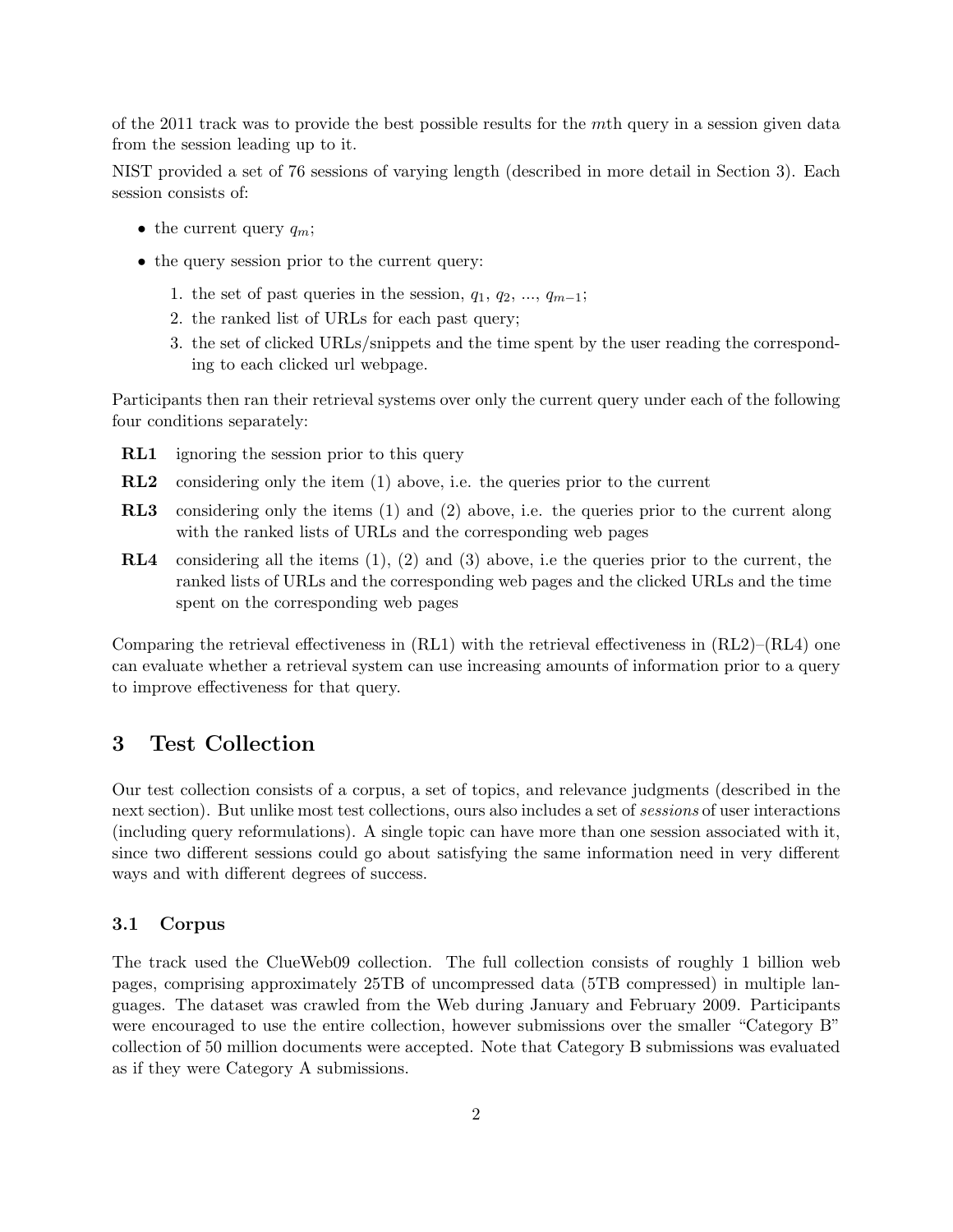#### 3.2 Topics

Topics are defined in the usual TREC ad hoc sense, with a title, description, and narrative. To define a set of topics, we started with TREC 2009 Million Query track queries and TREC 2007 Question Answering track questions. To increase the chances of collecting longer, more interesting sessions, we attempted to select topics that we believed would require more reformulations before the need would be satisfied. In particular, we were interested in faceted topics, i.e. topics that have a clear set of subtopics that correspond to partial information needs (similar to those defined in the Web track's diversity task [4]). For a user to cover all the partial information needs, they would very likely need to pose a sequence of queries to the search engine, each query covering a different subset of those partial needs.

The TREC Question Answering track used a set of topics that had clear sets of subtopics [5]. We used the 2007 iteration of the track so that topics are closer to the time period of the ClueWeb09 crawl. An example below is for the topic "Paul Krugman":

QA topic: 216 Title: Paul Krugman Questions: For which newspaper does Krugman write? At which university does Krugman teach? From which university did he receive his doctorate? What is Krugman's academic specialty? What prize originating in Spain has Krugman won? What are titles of books written by Krugman? What persons have Krugman criticized in his op-ed columns?

We also explored the TREC 2009 Million Query track topics, which consisted of 40,000 queries taken from the log of a commercial search engine [2]. Some of these queries were back-fit into topics by an assessor who wrote a description and narrative describing a possible information need they might represent. These were also classified by NIST assessors into six categories by whether they were "precision-oriented" or "recall-oriented". We chose those in the "recall" category, and we further ensured that the narrative of the topic included a number of questions asked by the assessor that originally judged for the query. An example can be seen below.

MQ topic: 20419 Title: how to get a divorce Questions: Where does a person start in trying to get a divorce? Is a lawyer the best person to see first? How can the Internet be used in obtaining a divorce? Is it possible to obtain a divorce without seeing a lawyer? How long does it usually take to get a divorce?

Thus each topic formed for the track had a number of subtopics, roughly corresponding to the questions asked in the description field of a Question Answering topic or the narrative field of a Million Query topic. An example of such a topic can be seen below.

```
<topic num="14">
    <session num="15"/>
    <session num="16"/>
    <title>hardees</title>
```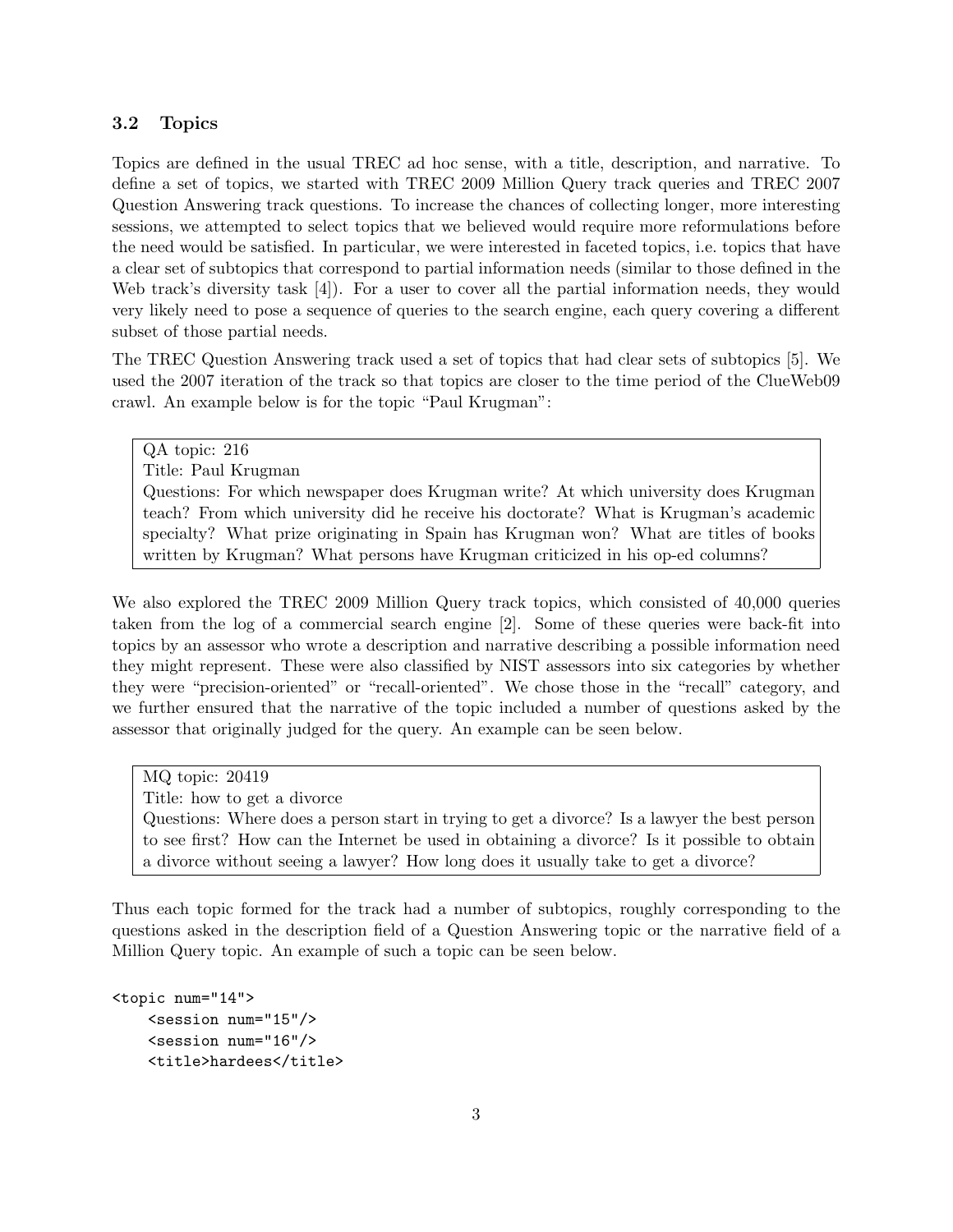```
<desc>What is the present situation of Hardees?</desc>
    <subtopic number="1" type="inf">
       When and by whom was Hardees founded?
    </subtopic>
    <subtopic number="2" type="inf">
       Where are the corporate offices?
    </subtopic>
    <subtopic number="3" type="inf">
       Where are most of the restaurants located?
    </subtopic>
    <subtopic number="4" type="inf">
       What are its main products?
    </subtopic>
    <subtopic number="5" type="inf">
       Is Hardees affiliated with other companies? If so, which?
    </subtopic>
</topic>
```
In this example sessions 15 and 16 (described in more detail below) focused on topic 14. The title of the topic is "hardees", the general description of the topic is "What is the present situation of Hardees?", and five subtopics corresponding to five partial information needs are provided.

#### 3.3 Sessions

A session is a series of actions, including queries and clicks on ranked results, that a user performs in the process of trying to satisfy the information need represented by the topic. Through the process described above we arrived at a large set of candidate topics for the track. These topics were then presented to actual users (minus the explicit subtopics, but with the narrative including the list of questions), who would see five randomly-selected topics and asked to choose one to try to satisfy. Users then were able to use a fully-functional custom search engine for ClueWeb09 in order to satisfy the information need described by the topic.

The custom-built search interface first provided instructions to users on the tasks to be conducted (Fig. 7 in Section A). At the beginning of each session with the system, the user was shown five topics sampled randomly from the collection of topics. The user was then prompted to select one of the topics and use the search interface to satisfy the information need (Fig. 8). The user was free to input any queries they liked (Fig. 9), see titles and snippets for retrieved results (Fig. 10), click on URLs to see pages, and continue in this way until they determined they were finished with the topic.

The search interface used the Yahoo! BOSS (Build your Own Search Service) API to perform the actual queries, and then filtered the ranked results against the ClueWeb09 collection before they were shown to the user. This guarantees that the URLs returned are in the ClueWeb09 collection. It cannot guarantee that the document content is the same; in fact, it is likely that many pages have changed since ClueWeb09 was crawled. This is a compromise that we made in order to have a search system that users were likely to find satisfactory. The system requested results from Yahoo!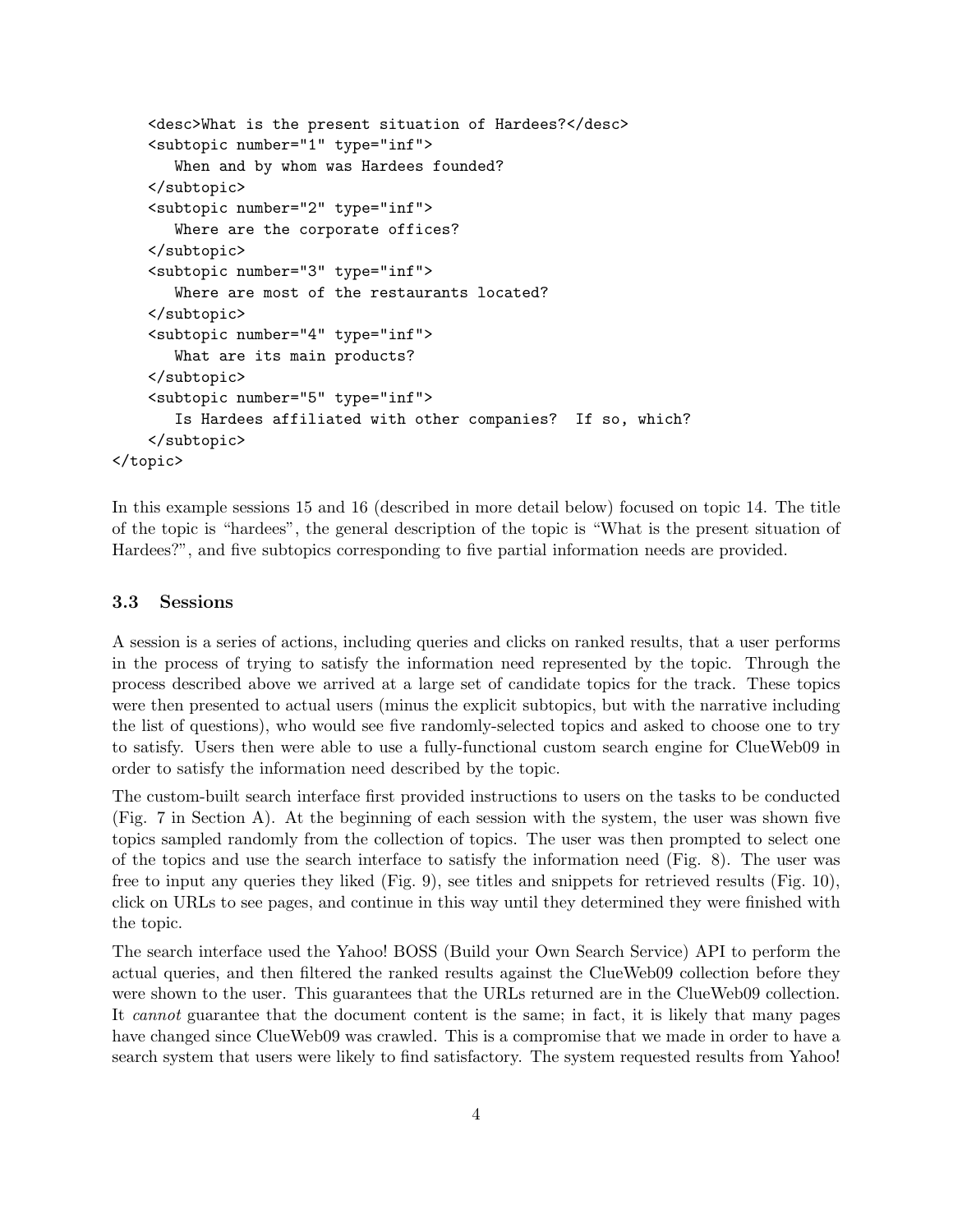BOSS until at least 50 documents matching ClueWeb09 URLs had been found, or 50 result pages had been requested from Yahoo! BOSS (whichever came first).

During the course of interacting with the engine, it recorded the user's interactions with the retrieval system, including the queries issued, query reformulations, items clicked, and mouse movements in the results page. Users were also asked to judge the web pages they clicked with respect to relevance to the information need (Fig. 11). All logged information was anonymous and no identifying information about the users was saved. When the users indicated that they had fulfilled the information need, they were presented with a brief exit survey (Fig. 12) that aimed to quantify how well the search system did.

Users were mostly faculty, staff, and students at the University of Sheffield. We sent a universitywide mailing asking for participation; anyone was free to use the system. The overall approach is similar to that described by Zuccon et al. [8] for "crowdsourcing" interactions.

When data collection was complete, we had acquired a set of candidate sessions to go with the candidate topics we defined above. Each session consists of a topic, a set of queries actual users posed to Yahoo! BOSS about the topic, the returned results and the user interactions with the returned results.

We then performed some automatic and manual culling of sessions to try to achieve a set that would be interesting for the track. This involved eliminating sessions in which the user clearly didn't understand the task or the information need, eliminating sessions in which the need was satisfied after only one query, and preferring sessions with more interactions. When the culling was complete, we had a set of 76 sessions for 62 topics to release to participants.

The sessions were provided in an XML file format. An example session containing all RL4 data might look like this:

```
<session num="1" starttime="08:59:47.258675">
      <topic>
         <title>peacecorp</title>
         <desc>Find information about the peace corp</desc>
         <narr>When was it started and by whom? What services does it provide and
               where does it provide these services? What is the criteria for applying?
               What is the salary or stipend? What positions are available?</narr>
      </topic>
      <interaction num="1" starttime="09:00:04.155323">
         <query>peace corp</query>
         <results>
            <result rank="1">
               <url>http://www.peacecorps.gov/</url>
               <clueweb09id>clueweb09-en0011-60-08003</clueweb09id>
               <title>Peace Corps</title>
               <snippet>Fighting hunger, disease, poverty, and lack of opportunity.</snippet>
            \langleresult>
            ...
            <result rank="10">
               <url>http://www.peacecorpsonline.org/</url>
               <clueweb09id>clueweb09-en0133-67-12909</clueweb09id>
               <title>Peace Corps Online</title>
```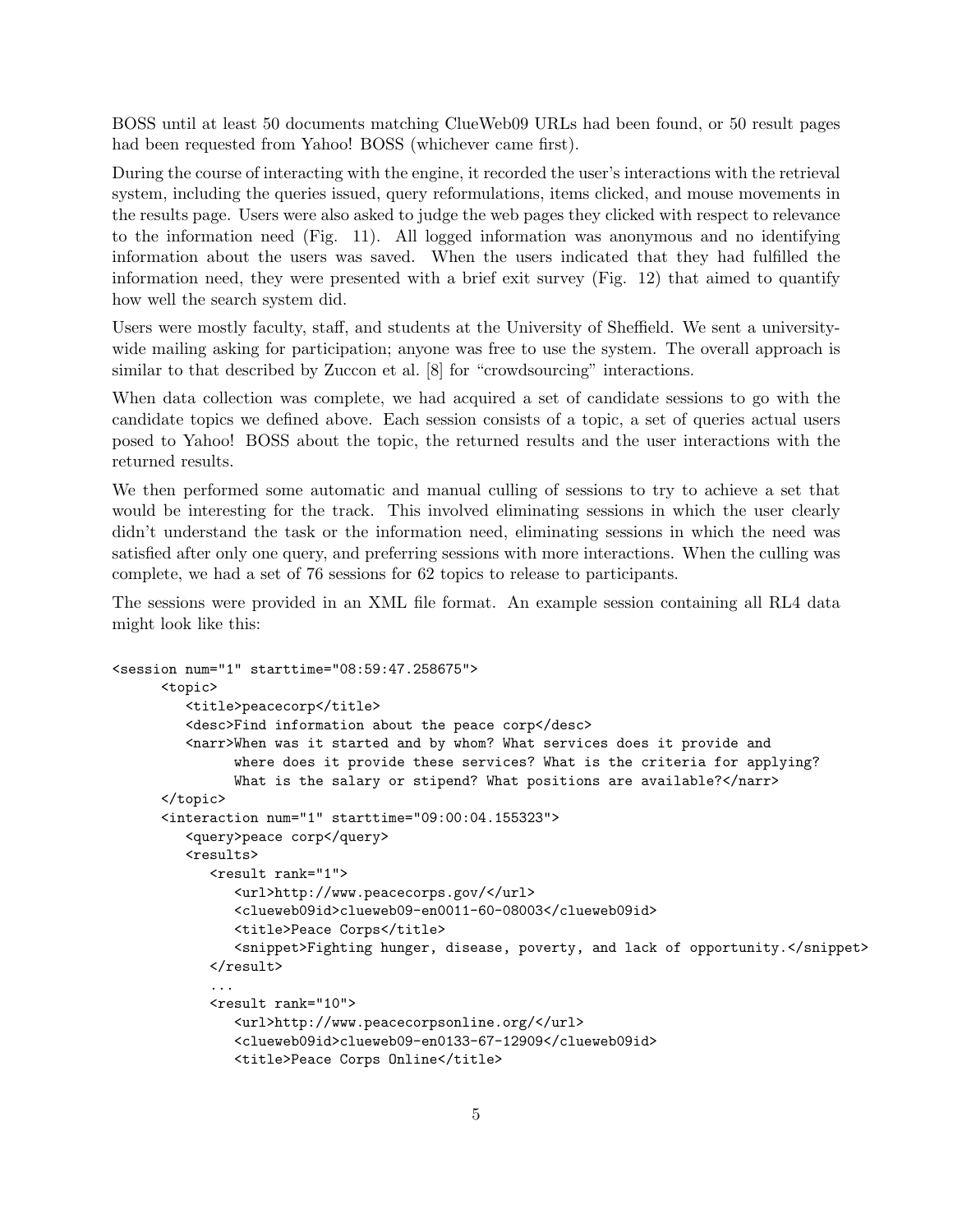```
<snippet>Online community of returned Peace Corps volunteers.</snippet>
         \langleresult>
      \langle/results>
      <clicked>
         <click num="1" starttime="09:00:09.943356" endtime="09:01:13.434255">
             <math>rank>1</math> <math>rank>1</math>\langleclick>
         <click num="2" starttime="09:01:18.582078" endtime="09:02:42.552354">
             <math>\frac{2}{\sqrt{2}}</click>
      </clicked>
   </interaction>
   <interaction num="2" starttime="09:02:55.569644">
      <query>peace corp apply</query>
      <results>
         ...
      \langleresults>
      <clicked>
         <click num="1" starttime="09:03:02.615239" endtime="09:03:33.507677">
             <rank>2</rank>
         </click>
      </clicked>
   </interaction>
   <currentquery starttime="09:04:03.469341">
      <query>peace corp application</query>
   </currentquery>
</session>
```
Each experimental condition drops more data from the XML format. An RL3 session would include everything except the  $\langle$ clicked $\rangle$  blocks. An RL2 session eliminated the  $\langle$ results $\rangle$  blocks along with the <clicked> blocks. An RL1 session had virtually no information, eliminating entire <interaction> blocks.

There is a median of two reformulations prior to the last query (mean  $= 2.68$ ). 38% of sessions have three or more reformulations prior to the last query. The maximum number of queries in any session in the set is 10. There are a total of 183 recorded clicks across all sessions (2.4 per session on average). However, there are 12 sessions with no recorded clicks, and therefore an average of 2.9 clicks per session that has at least one click.

# 4 Submissions

Sites were permitted to submit up to three runs. Each submitted run includes four separate ranked result lists for all 76 sessions. Files were named "runTag.RLn", where "runTag" is a unique identifier for the site and the particular submission, and "RLn" is RL1, RL2, RL3, or RL4 depending on the experimental condition.

The track received 34 runs from the 13 groups listed in Table 1.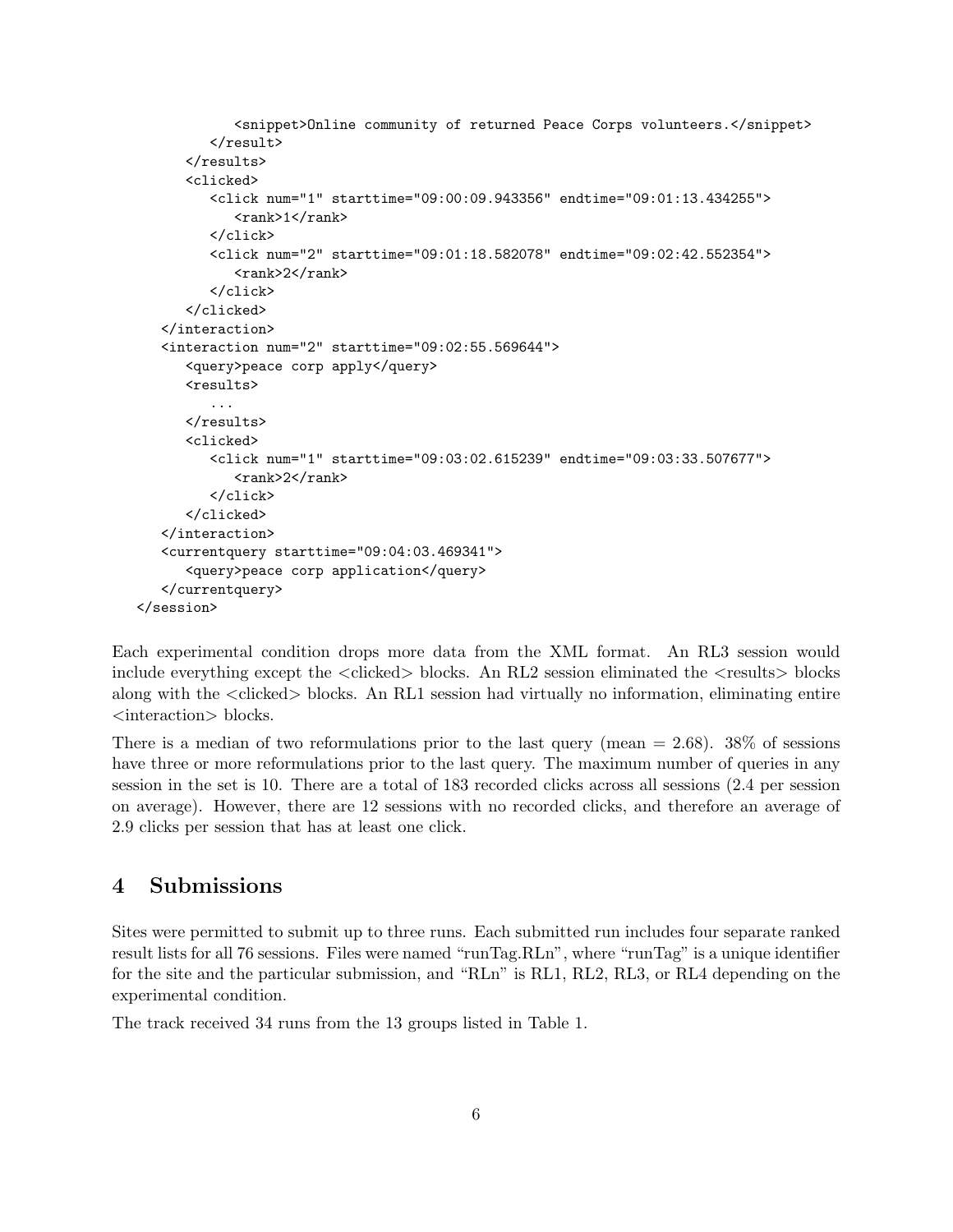| 1.  | Bauhaus-Universitt Weimar, Germany                                         |
|-----|----------------------------------------------------------------------------|
| 2.  | Centrum Wiskunde & Informatica (CWI), Netherlands                          |
| 3.  | Dalian University of Technology, China                                     |
| 4.  | Beijing University of Posts and Telecommunications, China                  |
| 5.  | Institute of Computing Technology, Chinese Academy of Sciences, China      |
| 6.  | RMIT University, Australia                                                 |
| 7.  | Robert Gordon University, UK                                               |
|     | Institute of Information Science & Technologies (ISTI), Italy <sup>1</sup> |
| 8.  | Rutgers University, USA                                                    |
| 9.  | University of Amsterdam, Netherlands                                       |
| 10. | University of Delaware, USA                                                |
| 11. | University of Essex, UK                                                    |
|     | Center for Research and Technology, Thessaly, $G$ reece <sup>1</sup>       |
| 12. | University of Massachusetts Amherst, USA                                   |
| 13. | University of Pittsburgh, USA                                              |

Table 1: Groups participating in the 2011 Sessions Track.

Section B at the end of the document summarizes the methods used by each of the participating sites. For further details on the techniques used refer to the individual groups reports for the Session Track.

# 5 Session Evaluation

#### 5.1 Relevance Judgments

Judging was done by assessors at NIST. As described above, each topic was the subject of one or more sessions. For each one of the 62 topics, a pool was formed from the ranked results for the past queries  $q_1...q_{m-1}$  produced by Yahoo! BOSS along with the top 10 ranked documents from the submitted runs on the current query  $q_m$  for all corresponding sessions.

The NIST assessors then judged each document in the pool with respect to each one of these subtopics along with the general topic description. Thus, for the Hardees example in the previous section, a document maybe relevant to subtopic 2, describing the location of the corporate offices of Hardees, but irrelevant to the remaining subtopics. Some document may be irrelevant to all the subtopics but may provide some other relevant information about the present situation in Hardees, in which case it is relevant to the general topic.

The qrels produced have the following format:

<topic-id> <subtopic> <doc-id> <judgment>

For instance:

14 0 clueweb09-en0085-94-35427 1 14 1 clueweb09-en0085-94-35427 0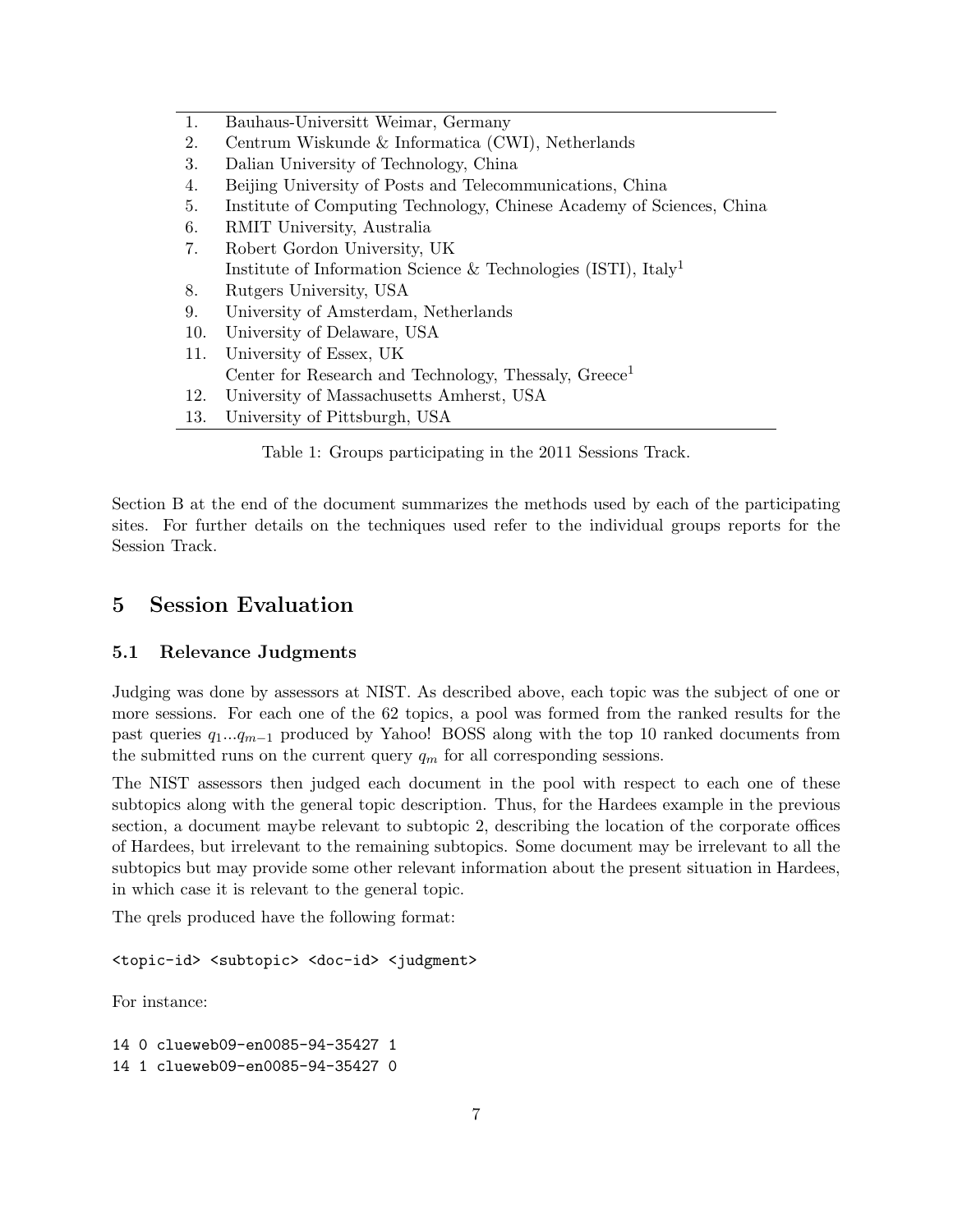```
14 2 clueweb09-en0085-94-35427 0
14 3 clueweb09-en0085-94-35427 1
14 4 clueweb09-en0085-94-35427 1
14 5 clueweb09-en0085-94-35427 0
...
```
where subtopic is 0 for the overall topic description and subtopic number otherwise; and judgment is -2 for spam document (by definition, a document judged as spam must be spam for all subtopics), 0 for not relevant, 1 for relevant, 2 for highly relevant, or 3, which means the topic was navigational in nature and the judged page was "key" to satisfying the need.

A total of 19,413 documents were judged, with a mean of 313 documents in a pool. Out of these 19,413 documents, 469 were judged as key documents for at least one suptopic, 2,257 were judged as highly relevant for at least one subtopic, 5,051 as relevant, 17,915 as non-relevant and 817 as spam. Note that these numbers do not sum up to 19,413 since a document that is relevant to one subtopic may be nonrelevant to another, and thus double-counted.

#### 5.2 Relevance of a Document

The current query  $q_m$  of each session over which runs were submitted may correspond only to a particular subtopic of a given topic. For instance, the current query of the session number 1, "peace corp application", clearly corresponds to the subtopic "Find information about jobs with the Peace Corps, such as criteria for applying, salary/stipend, and available positions.". The current query may also correspond to more than one subtopic. For instance, the current query of session number 11, "hawaii real estate average resale value house OR condo news" corresponds to both subtopic number 1, "What is the present average resale value for single family houses?", and subtopic number 2, "What is the average resale value of single family condos?".

Given this, along with the fact that a document may be relevant to a number of subtopics with different relevance grades for each one of them, there are a number of questions that need to be answered before calculating evaluation measures:

- 1. Is a document that is relevant to some of the user's partial information needs (subtopics) but none of them are expressed through the current query still considered relevant?
- 2. What is the relevance grade of a document relevant to different subtopics with different grade?

We took two extreme approaches for this preliminary evaluation and report:

- (a) we computed one set of evaluation scores by considering relevant those documents that are relevant to any subtopic or the general topic; if a document is relevant to more than one subtopic then the maximum grade is considered as the relevance grade of the document.
- (b) we computed a second set of evaluation scores by considering relevant those documents that are relevant to the subtopic(s) that the current query corresponds to; if a query corresponds to more than one subtopic and a document is relevant to more than one of these subtopics the maximum grade is considered as the relevance grade of the document. The mapping between current queries and subtopics was judged by the co-ordinators of the track and released as part of the track's test collection.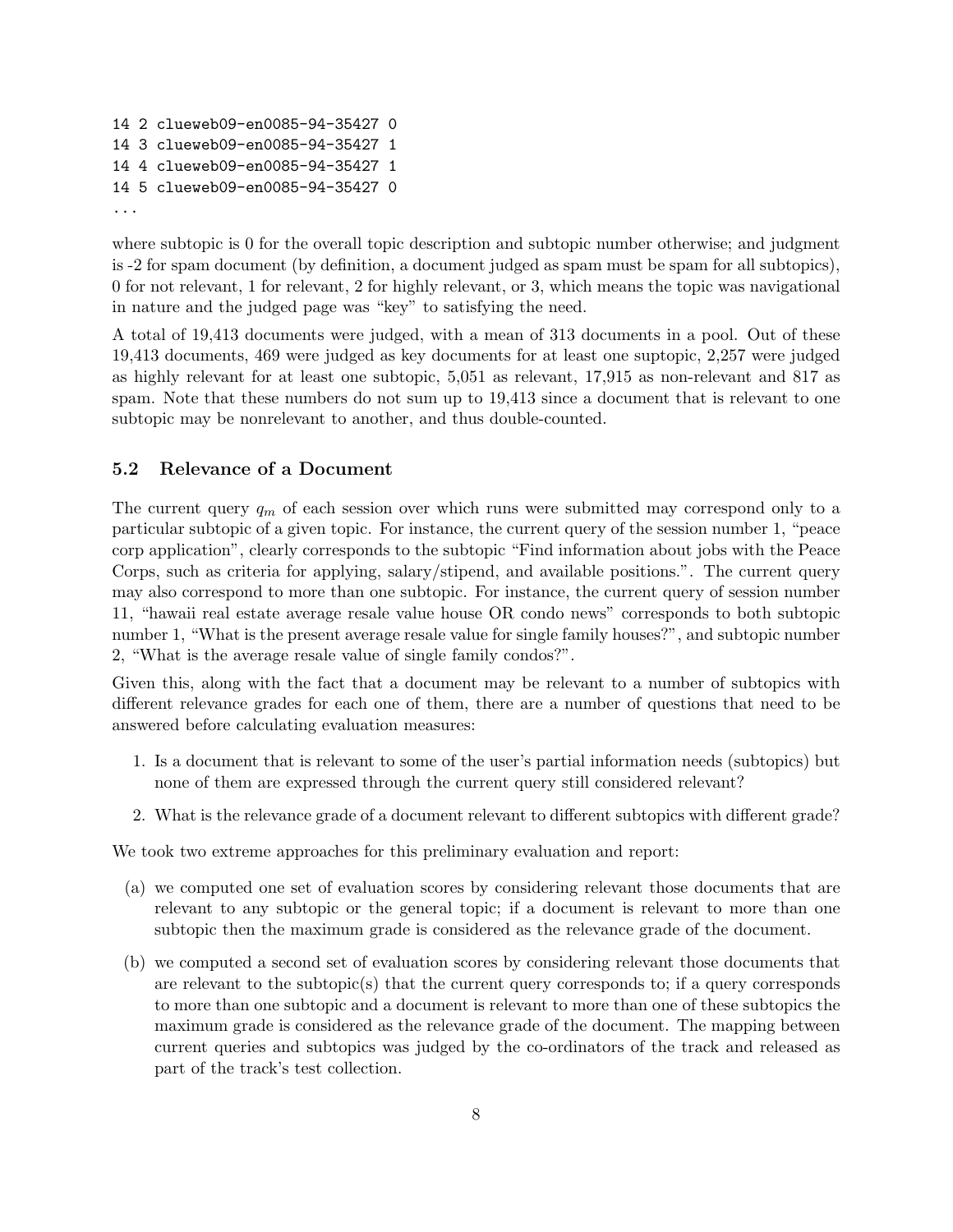Furthermore, unlike the 2010 track evaluation, we did not apply any special treatment to duplicate documents, i.e. documents in the ranked lists for the current query that have been returned (and clicked by users) previously in the session.

There are clearly other decisions that could be made. In the future, we intend to compute results for which documents relevant to all subtopics will be considered relevant but those relevant to the corresponding to the current query's subtopics will be given higher weight. We also intend to apply some diversity measures such as those used by the Web track.

#### 5.3 Evaluation Measures

Based on the qrels provided by NIST and the decisions described above, we evaluated the submitted runs by eight measures:

- Expected Reciprocal Rank (ERR) [3]
- $\bullet$  ERR@10
- ERR normalized by the maximum ERR per query (nERR)
- $\bullet$  nERR@10
- nDCG
- nDCG@10
- Average Precision (AP)
- Graded Average Precision (GAP) [7]

We produced two sets of evaluation scores, one using maximum relevance to any subtopic and one using maximum relevance to any subtopic associated with the current query.

## 6 Evaluation Results

As described above, we performed two separate evaluations. The results are provided here, with the first set in Section 6.1 and the second in Section 6.2.

#### 6.1 Evaluation Against All Subtopics

First we look at the evaluation against all subtopics. This will give a sense of whether the extra interaction information provided in each subsequent experimental condition is useful to satisfying the overall information need.

Table 2 shows all results (by nDCG@10) for all submitted runs in all four experimental conditions. If RL1 (no information about the session) is the baseline, about half of the submitted runs were able to improve on that using only the information about prior queries (RL2) or using information about prior queries and retrieved results (RL3). A majority of submitted runs improved on the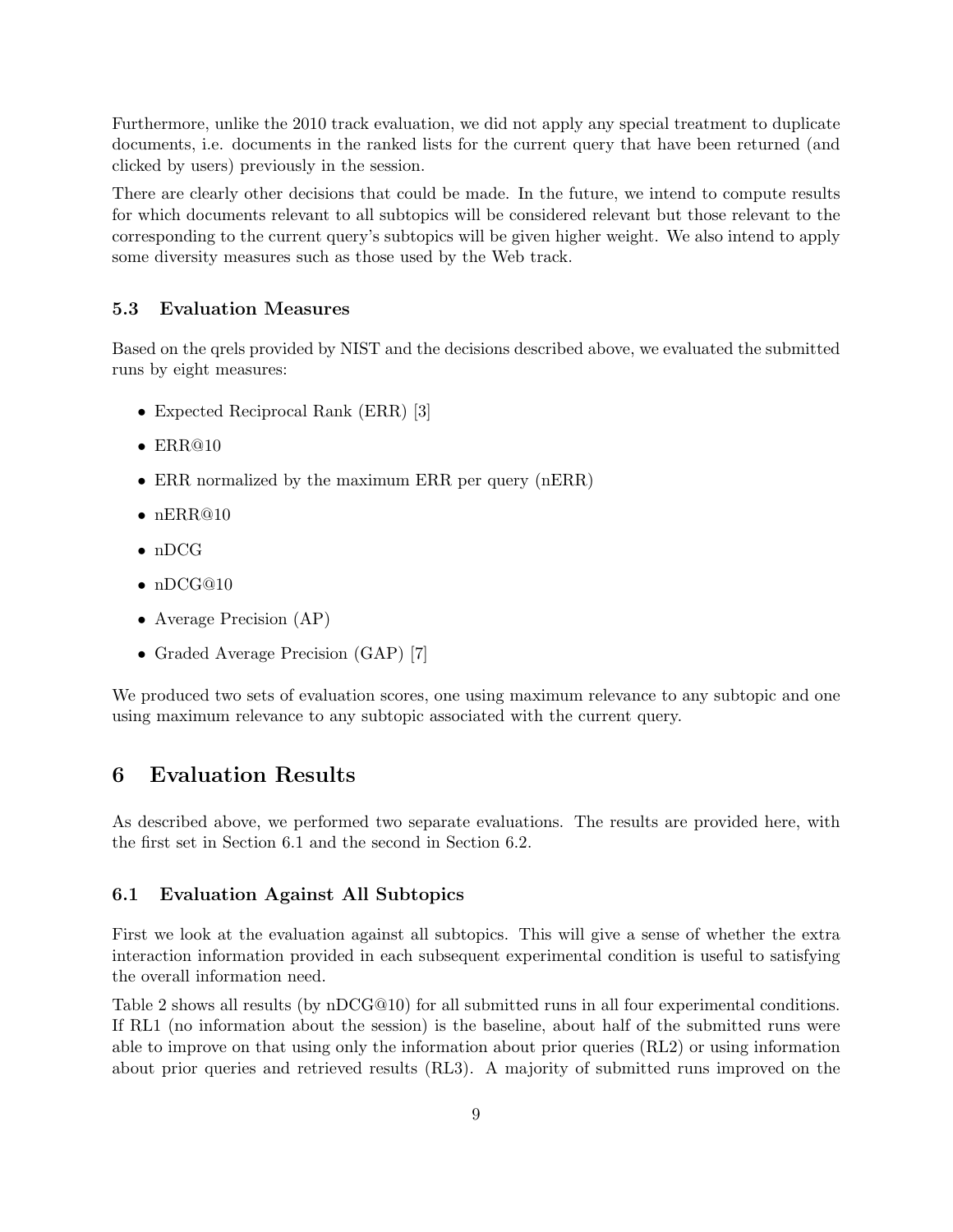| run              | RL1                      | $\mathrm{RL}2$ |                   | RL3       |                   | RL4       |                         |
|------------------|--------------------------|----------------|-------------------|-----------|-------------------|-----------|-------------------------|
| <b>PITTSIS</b>   | 0.3789                   | 0.4281         | ⇑                 | 0.4282    | 介                 | 0.4409    | $\Uparrow$              |
| udelWPmnz        | 0.3743                   | 0.2767         | $\Downarrow$      | 0.3675    | $\Downarrow$      | 0.3904    | $\uparrow$              |
| wildcat2         | 0.3737                   | 0.3648         | $\downarrow$      | 0.4098    | $\uparrow$        | 0.4540    | $\Uparrow$              |
| umasscontext     | 0.3737                   | 0.3392         | $\downarrow$      | 0.3392    | $\downarrow$      | 0.4138    | $\uparrow$              |
| DUTIR2011A       | 0.3677                   | 0.3797         | $\uparrow$        | 0.3677    | $\downarrow$      | 0.3676    | $\downarrow$            |
| essexAnchor      | 0.3634                   | 0.4016         | $\uparrow$        | 0.4307    | $\Uparrow$        | 0.4175    | $\Uparrow$              |
| essexNooNeg      | 0.3634                   | 0.4195         | $\Uparrow$        | 0.2540    | $\Downarrow$      | 0.2422    | $\Downarrow$            |
| essexNooPos      | 0.3634                   | 0.4195         | ⇑                 | 0.3310    | $\downarrow$      | 0.3518    | $\downarrow$            |
| rguBase          | 0.3634                   | 0.3763         | $\uparrow$        | 0.0000    | $\Downarrow$      | 0.0000    | $\Downarrow$            |
| rguPisaSS        | 0.3634                   | 0.3578         | $\downarrow$      | 0.3735    | $\uparrow$        | 0.3759    | $\uparrow$              |
| rguPisaSST       | 0.3634                   | 0.3578         | $\downarrow$      | 0.3735    | $\uparrow$        | 0.3773    | $\uparrow$              |
| umassqdist       | 0.3627                   | 0.3950         | ⇑                 | 0.3950    | $\Uparrow$        | 0.4014    | $\Uparrow$              |
| UvAmodeling      | 0.3363                   | 0.3363         | $\leftrightarrow$ | 0.3498    | $\uparrow$        | 0.4124    | $\Uparrow$              |
| webis11ind       | 0.3351                   | 0.2508         | $\Downarrow$      | 0.2494    | $\Downarrow$      | 0.2579    | $\Downarrow$            |
| wildcat1         | 0.3310                   | $0.3415\,$     | $\uparrow$        | 0.3654    | 介                 | 0.3544    | $\uparrow$              |
| RMIT1            | 0.3232                   | 0.3028         | $\downarrow$      | 0.1770    | $\Downarrow$      | 0.2591    | $\downarrow$            |
| RMIT2            | 0.3232                   | 0.2933         | $\downarrow$      | 0.1770    | $\Downarrow$      | 0.1872    | $\Downarrow$            |
| RMIT3            | 0.3232                   | 0.3028         | $\downarrow$      | 0.1770    | $\Downarrow$      | 0.1933    | $\Downarrow$            |
| UvAlearning      | 0.3214                   | 0.3214         | $\leftrightarrow$ | 0.4000    | 介                 | 0.2928    | $\downarrow$            |
| udelASFe1new     | 0.3201                   | 0.3148         | $\downarrow$      | 0.3180    | $\downarrow$      | 0.3871    | $\Uparrow$              |
| CWIrun1          | 0.3091                   | 0.3223         | $\uparrow$        | 0.3160    | $\uparrow$        | 0.3160    | $\uparrow$              |
| <b>CWIpostRW</b> | 0.3071                   | 0.3224         | ↑                 | 0.3224    | $\uparrow$        | 0.3240    | $\uparrow$              |
| CWIrun2          | 0.3052                   | 0.3215         | $\uparrow$        | 0.3160    | $\uparrow$        | 0.4091    | $\Uparrow$              |
| baseline         | 0.3007                   |                |                   |           |                   |           |                         |
| UvAsemantic      | 0.2852                   | 0.3055         | ↑                 | 0.3554    | $\Uparrow$        | 0.3301    | $\uparrow$              |
| udelBe2          | 0.2769                   | 0.2904         | $\uparrow$        | 0.2722    | $\downarrow$      | 0.3904    | $\Uparrow$              |
| wildcat3         | 0.2400                   | 0.4088         | $\Uparrow$        | 0.4152    | $\Uparrow$        | 0.4200    | $\Uparrow$              |
| webis11cnw       | 0.2344                   | 0.1989         | ⇓                 | 0.1852    | $\Downarrow$      | 0.1728    | ⇓                       |
| webis11cnb       | 0.2270                   | 0.1759         | $\Downarrow$      | 0.1784    | ⇓                 | 0.1536    | ⇓                       |
| Rgposneg         | 0.1965                   | 0.2418         | $\uparrow$        | 0.3259    | 介                 | 0.3407    | $\Uparrow$              |
| <b>Rspos</b>     | 0.1965                   | 0.2418         | $\uparrow$        | 0.3259    | $\Uparrow$        | 0.3289    | $\Uparrow$              |
| Rsposneg         | 0.1965                   | $0.2418\,$     | $\uparrow$        | 0.3259    | $\Uparrow$        | 0.3214    | $\Uparrow$              |
| ICTNET11SER1     | 0.1510                   | 0.1452         |                   | 0.0753    | $\Downarrow$      | 0.0753    | $\Downarrow$            |
| ICTNET11SER2     | 0.1510                   | 0.1432         |                   | 0.1510    | $\leftrightarrow$ | 0.1510    | $\leftrightarrow$       |
| ICTNET11SER3     | 0.1510                   | 0.1432         |                   | 0.1510    | $\leftrightarrow$ | 0.1510    | $\leftrightarrow$       |
| mean increase    | $\overline{\phantom{0}}$ | 0.0383         | $29\%$ sgnf.      | 0.0587    | $59\%$ sgnf.      | 0.0676    | $\overline{60\%}$ sgnf. |
| mean decrease    | $\equiv$                 | $-0.0280$      | $27\%$ sgnf.      | $-0.0834$ | $67\%$ sgnf.      | $-0.0952$ | $67\%$ sgnf.            |

Table 2: All results by nDCG@10 for the current query in the session for each condition (sorted in decreasing order of RL1 nDCG@10). Boldface indicates the highest nDCG@10 in the condition. Italics indicate the biggest increase from RL1.  $\uparrow, \downarrow$  indicate positive or negative differences from RL1.  $\Uparrow, \Downarrow$  indicate statistically significant (p < 0.05 by a paired two-sided t-test) positive or negative differences from RL1.  $\leftrightarrow$  indicates no difference from RL1. The **baseline** system is our custom search system described above. The last two rows give the mean increase or decrease and the percentage of increases/decreases that are significant.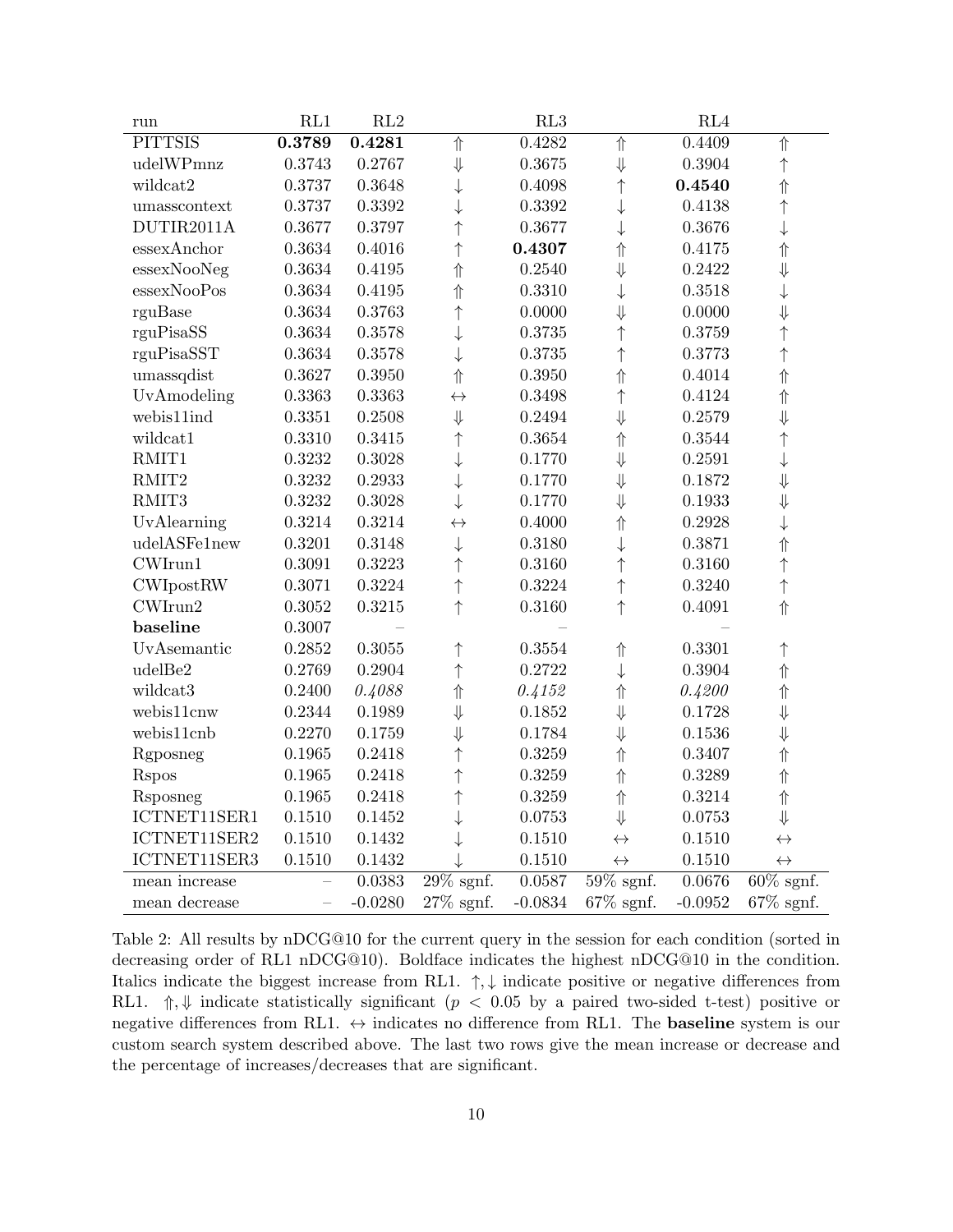baseline using the interaction information (RL4). Though we cannot say for sure that RL1 is a baseline for every submission, it seems prima facie reasonable to conclude that the interaction information provided by RL4 can be used to improve automatic retrieval results.

As a side note, it is interesting that there are even improvements from RL1 to RL2, considering that this replicates the 2010 track experiment for which we saw only very small improvements [6]. We hypothesize that participants (many of whom are participating in the track for the second time) have learnt how to perform this task, and also that the data better reflects real user behavior.

Figure 1 shows changes in nDCG@10 from the RL1 baseline (left) or with increasing information (right). The three plots going down the left column show changes in nDCG@10 from using no previous data (RL1) to using greater and greater amounts of previous data. The dashed line is a difference in nDCG of zero; points above that line represent systems that saw an improvement from using the additional data while points below it represent systems that were hurt with the additional data. The 95% confidence intervals give a rough idea of whether the results are significant.

On the right-hand side, Figure 1 shows changes in nDCG@10 with increasing amounts of previous data: going from RL1 to RL2, RL2 to RL3, and RL3 to RL4. A few systems see improvement at every step. This suggests that the extra data really is beneficial for effectiveness.<sup>2</sup>

#### 6.2 Subtopic-Specific Evaluation

We next looked at the evaluation against the subtopic(s) corresponding to the current query in the session. This should indicate whether the extra information helps as the information need drifts over the course of the session.

Table 2 shows results (by nDCG@10) for all submitted runs in all four experimental conditions. Again, treating RL1 as the baseline, a little over half of the submitted runs were able to improve using information about prior queries (RL2) or information about queries and retrieved results (RL3). Even more systems were able to improve using all recorded interaction information (RL4). This is particularly interesting considering that previous queries may have represented different subtopics of the information need.

Here we see that fewer of the improvements are statistically significant. We believe this makes sense as well, considering that participants did not know there would be a subtopic-based evaluation and could not tune their systems for it. Table 2 thus may suggest some baseline level of improvement that can be gained from looking at previous interactions without any knowledge of how the information need has drifted.

Figure 2 shows changes in final-subtopic nDCG@10 from RL1 to RL2, RL3, and RL4 (left column), and changes as increasing amounts of interaction information are incorporated from RL1 to RL2 to RL3 to RL4 (right column). Like in Table 3, we see smaller improvements, but still some that are significant.

<sup>&</sup>lt;sup>2</sup>We caution against over-interpreting this, though, as we cannot say for certain whether these conditions are comparable for every submitted run.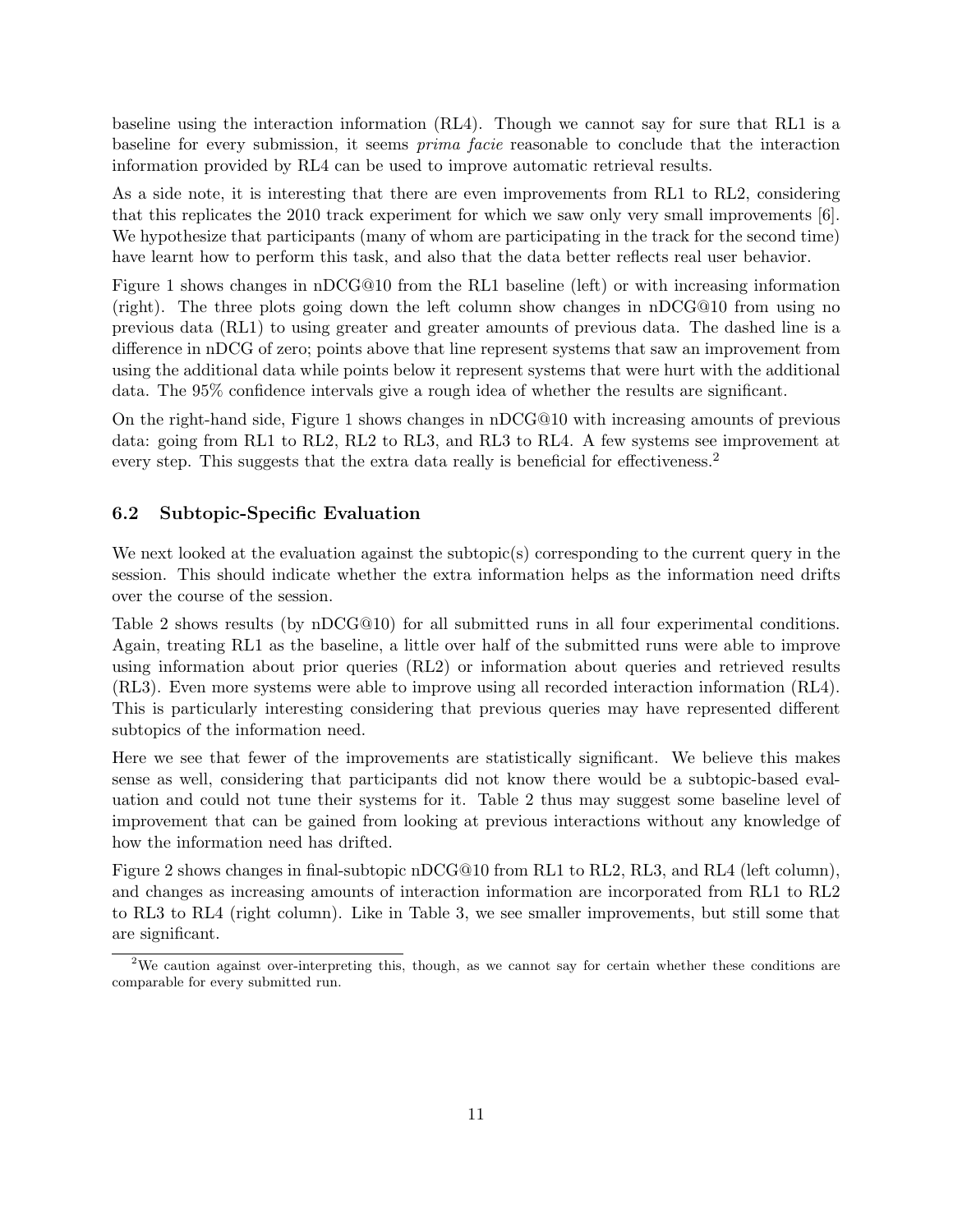

Figure 1: Left: Changes in nDCG@10 from RL1 to (from top to bottom) RL2, RL3, and RL4. Right: Changes in nDCG@10 from RL1 to RL2, RL2 to RL3, and RL3 to RL4. Error bars are 95% confidence intervals.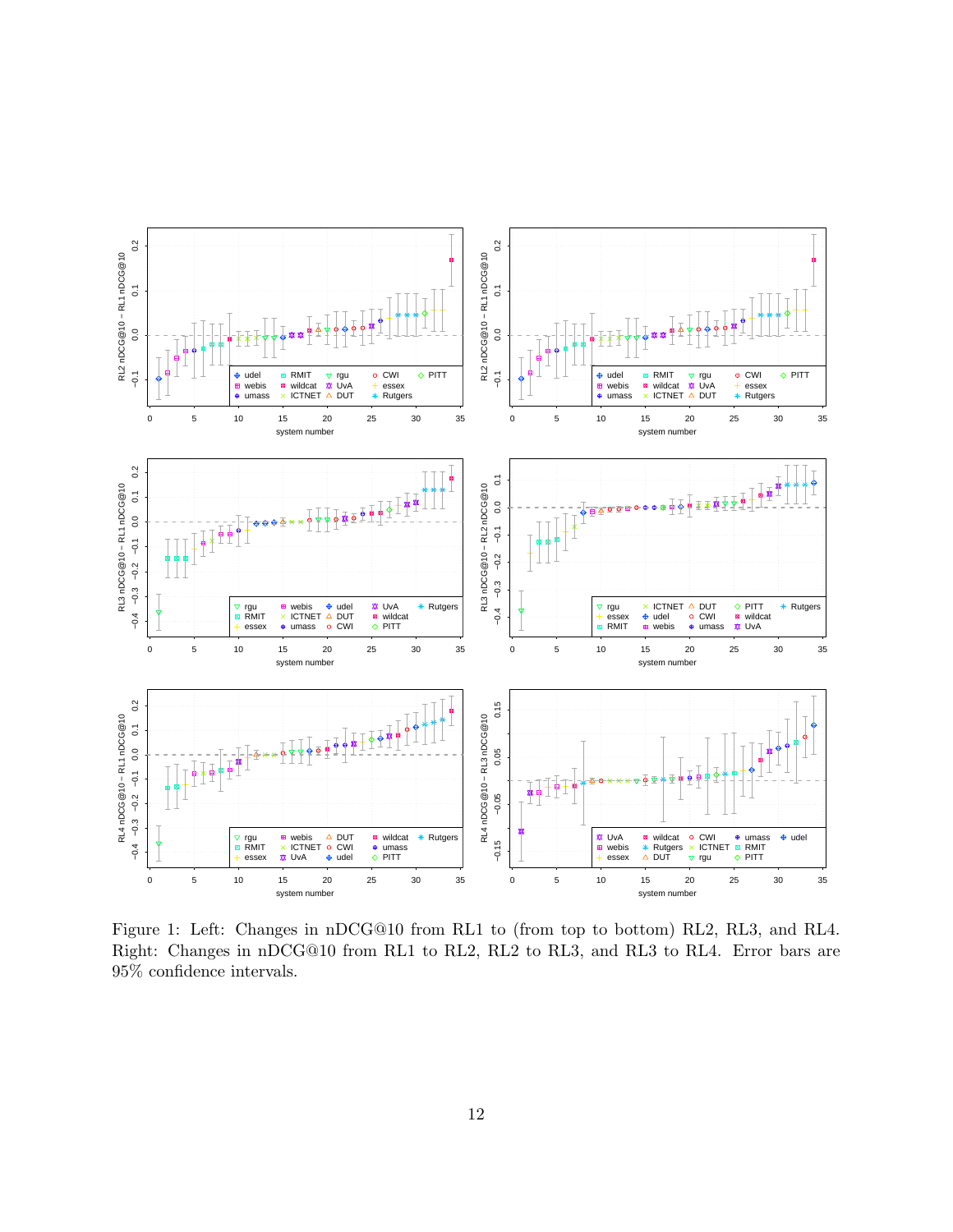| run              | RL1                      | RL2        |                   | RL3       |                   | RL4       |                         |
|------------------|--------------------------|------------|-------------------|-----------|-------------------|-----------|-------------------------|
| udelWPmnz        | 0.2685                   | 0.1855     | ⇓                 | 0.2644    | $\downarrow$      | 0.2559    | $\downarrow$            |
| <b>PITTSIS</b>   | 0.2685                   | 0.2954     | $\Uparrow$        | 0.2981    | $\Uparrow$        | 0.2971    | $\uparrow$              |
| umasscontext     | 0.2681                   | 0.1888     | $\Downarrow$      | 0.1888    | $\Downarrow$      | 0.2138    | $\Downarrow$            |
| umassqdist       | 0.2605                   | 0.2723     | $\uparrow$        | 0.2723    | ↑                 | 0.2736    | $\uparrow$              |
| DUTIR2011A       | 0.2566                   | 0.2583     | $\uparrow$        | 0.2495    | $\downarrow$      | 0.2507    | $\downarrow$            |
| wildcat2         | 0.2380                   | 0.1975     | $\downarrow$      | 0.2327    | $\downarrow$      | 0.2525    | $\uparrow$              |
| UvAmodeling      | 0.2376                   | 0.2376     | $\leftrightarrow$ | 0.2328    |                   | 0.2556    | $\uparrow$              |
| essexAnchor      | 0.2301                   | 0.2214     | $\downarrow$      | 0.2710    | $\Uparrow$        | 0.2521    | $\uparrow$              |
| essexNooNeg      | 0.2301                   | 0.2197     | ↓                 | 0.1300    | $\Downarrow$      | 0.1219    | $\Downarrow$            |
| essexNooPos      | 0.2301                   | 0.2197     |                   | 0.1859    | $\downarrow$      | 0.1913    | $\downarrow$            |
| rguBase          | 0.2301                   | 0.2259     |                   | 0.0000    | $\Downarrow$      | 0.0000    | $\Downarrow$            |
| rguPisaSS        | 0.2301                   | 0.2117     |                   | 0.2064    | $\downarrow$      | 0.2079    | $\downarrow$            |
| rguPisaSST       | 0.2301                   | 0.2117     | ↓                 | 0.2064    |                   | 0.2109    | $\downarrow$            |
| CWI              | 0.2239                   | 0.1677     | $\Downarrow$      | 0.1627    | $\Downarrow$      | 0.1627    | $\downarrow$            |
| <b>CWIpostRW</b> | 0.2219                   | 0.2250     | $\uparrow$        | 0.2250    | $\uparrow$        | 0.2285    | $\uparrow$              |
| CWIrun2          | 0.2200                   | 0.1658     | $\Downarrow$      | 0.1627    | $\Downarrow$      | 0.2208    | $\uparrow$              |
| udelASFe1new     | 0.2187                   | 0.2325     | $\uparrow$        | 0.2205    | $\uparrow$        | 0.2448    | $\uparrow$              |
| UvAlearning      | 0.2112                   | 0.2112     | $\leftrightarrow$ | 0.2336    | $\uparrow$        | 0.1732    | $\downarrow$            |
| webis11ind       | 0.2107                   | 0.1651     | $\downarrow$      | 0.1656    | $\downarrow$      | 0.1663    | $\downarrow$            |
| baseline         | 0.2091                   |            |                   |           |                   |           |                         |
| RMIT1            | 0.2065                   | 0.1528     | $\Downarrow$      | 0.0984    | $\Downarrow$      | 0.1056    | $\Downarrow$            |
| RMIT2            | 0.2065                   | 0.1352     | $\Downarrow$      | 0.0984    | $\Downarrow$      | 0.0735    | $\Downarrow$            |
| RMIT3            | 0.2065                   | 0.1528     | $\Downarrow$      | 0.0984    | ⇓                 | 0.0751    | ⇓                       |
| wildcat1         | 0.1903                   | 0.1839     | ↓                 | 0.2084    | $\uparrow$        | 0.1966    | $\uparrow$              |
| UvAsemantic      | 0.1863                   | $0.1823\,$ |                   | 0.2081    | $\uparrow$        | 0.1927    | $\uparrow$              |
| udelBe2          | 0.1798                   | 0.2056     | $\uparrow$        | 0.1759    |                   | 0.2544    | $\Uparrow$              |
| webis11cnw       | 0.1463                   | 0.1247     |                   | 0.1173    |                   | 0.1111    | $\downarrow$            |
| webis11cnb       | 0.1423                   | 0.1148     |                   | 0.1063    | ↓                 | 0.0880    | $\Downarrow$            |
| wildcat3         | 0.1315                   | 0.2324     | ⇑                 | 0.2483    | $\Uparrow$        | 0.2420    | $\Uparrow$              |
| Rgposneg         | 0.1041                   | 0.1224     | $\uparrow$        | 0.1450    | $\uparrow$        | 0.1491    | $\uparrow$              |
| <b>Rspos</b>     | 0.1041                   | 0.1224     | $\uparrow$        | 0.1450    | $\uparrow$        | 0.1761    | $\Uparrow$              |
| Rsposneg         | 0.1041                   | 0.1224     | $\uparrow$        | 0.1450    | $\uparrow$        | 0.1713    | $\Uparrow$              |
| ICTNET11SER1     | 0.0781                   | 0.0684     | $\downarrow$      | 0.0338    | $\Downarrow$      | 0.0338    | $\Downarrow$            |
| ICTNET11SER2     | 0.0781                   | 0.0631     | $\Downarrow$      | 0.0781    | $\leftrightarrow$ | 0.0781    | $\leftrightarrow$       |
| ICTNET11SER3     | 0.0781                   | 0.0631     | ⇓                 | 0.0781    | $\leftrightarrow$ | 0.0781    | $\leftrightarrow$       |
| mean increase    | $\overline{\phantom{0}}$ | 0.0239     | $20\%$ sgnf.      | 0.0324    | $25\%$ sgnf.      | 0.0341    | $\overline{27\%}$ sgnf. |
| mean decrease    | $\equiv$                 | $-0.0322$  | $41\%$ sgnf.      | $-0.0562$ | $41\%$ sgnf.      | $-0.0667$ | $53\%$ sgnf.            |

Table 3: Final-subtopic nDCG@10 for the current query in the session (sorted in decreasing order of RL1 nDCG@10). Boldface indicates the highest nDCG@10 in the condition. Italics indicate the biggest increase from RL1.  $\uparrow, \downarrow$  indicate positive or negative differences from RL1.  $\uparrow, \downarrow$  indicate statistically significant ( $p < 0.05$  by a paired two-sided t-test) positive or negative differences from RL1.  $\leftrightarrow$  indicates no difference from RL1. The **baseline** system is our custom search system described above. The last two rows give the mean increase or decrease and the percentage of increases/decreases that are significant.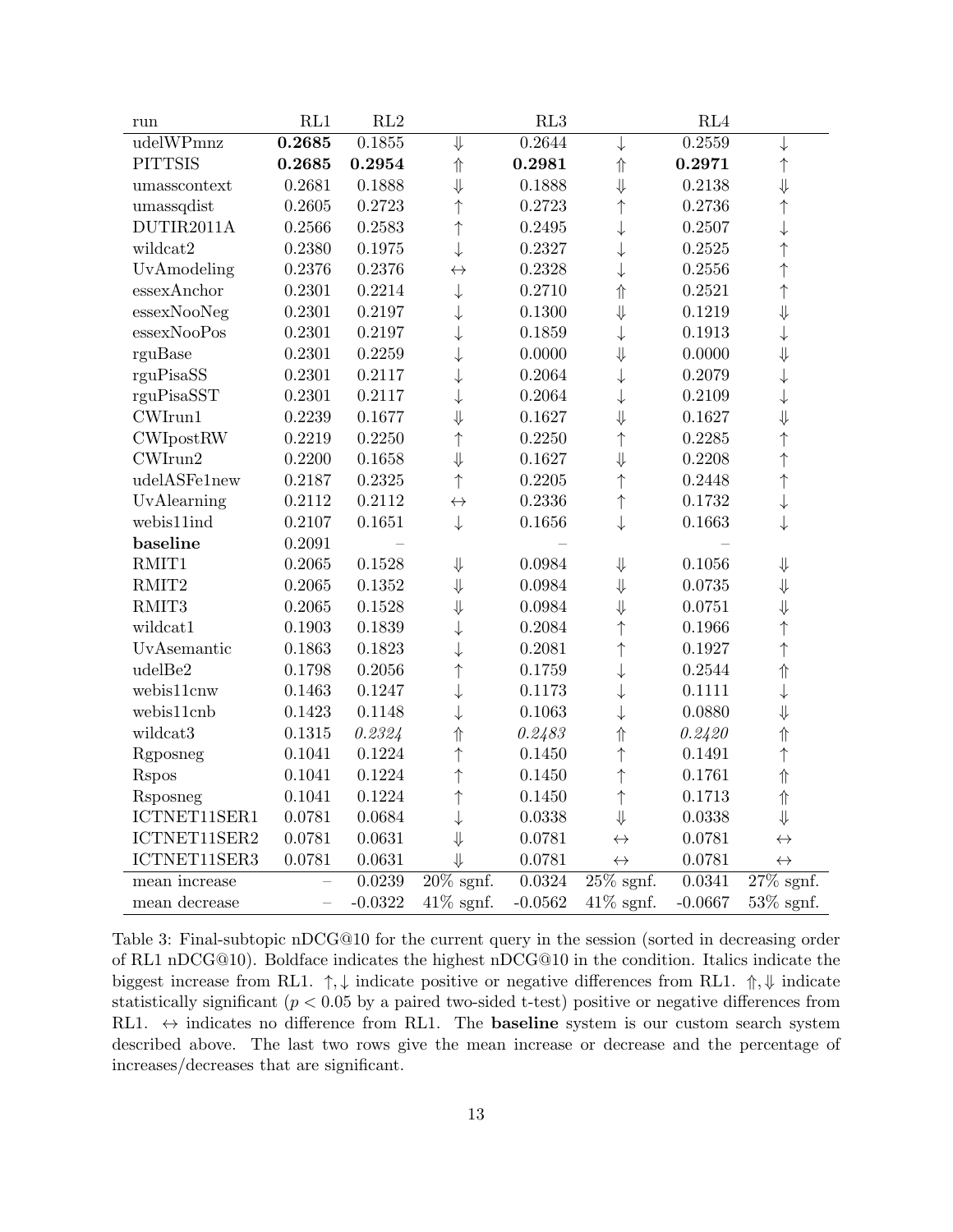

Figure 2: Left: Changes in final-subtopic nDCG@10 from RL1 to (from top to bottom) RL2, RL3, and RL4. Right: Changes in final-subtopic nDCG@10 from RL1 to RL2, RL2 to RL3, and RL3 to RL4. Error bars are 95% confidence intervals.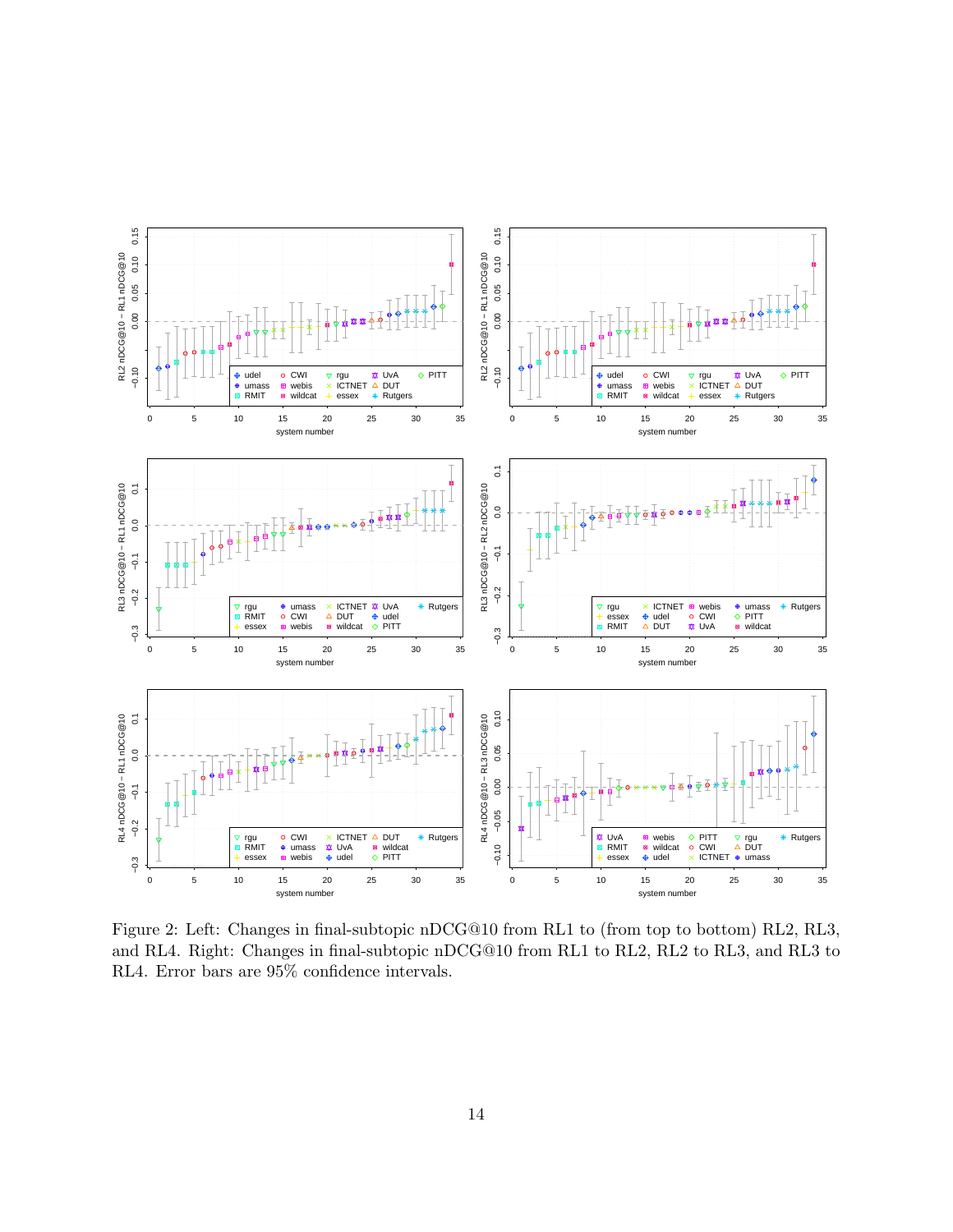

Figure 3: Mean nDCG@10 for our custom search system over the course of user sessions.

# 7 Analysis

For this preliminary report, we picked a few additional questions to investigate to shed some more light on the results.

#### 7.1 Evaluating Our Custom System

The RL3 and RL4 conditions allow a system to use information that has come from an altogether different system. In the case of RL3, it is retrieved results, which may encode information about that system's ranking function. In the case of RL4, it is both retrieved results and user interactions, which may encode information about the utility to users of that system's ranking function. If our system has a high baseline quality, then, it's possible that measured improvements in RL3 and RL4 are due to something about our own system rather than something about the evaluated system.

First, we note that it is unlikely that our search system is making any use of interaction information. Since it is API-based, and since we are not sending interaction information back via the API, it could not modify results in light of that information. There is some possibility that it is using the previous query history to rank results, but we have not yet investigated it.

We evaluated our search system by the same official ad hoc evaluation measures used above. Figure 3 shows the mean nDCG@10 averaged over each query in the sessions (e.g. nDCG@10 for query 1 averages the nDCGs for all sessions' first queries) along with 95% confidence intervals. The confidence intervals increase in width as query number increases because there are fewer and fewer sessions with more queries, from 76 sessions with at least one query down to only two sessions with 8 or more queries (excluded from the figure). With nDCG@10 expected to be between 0.3 and 0.4, it is clear that the system is good, though not substantially better than the top quartile of submitted systems' RL1 baselines (Table 2). We note, however, that due to differences between our system's retrieved results and the contents of the ClueWeb collection, these results can only be considered an estimate.

Figure 3 is also suggestive of whether users are picking "better" queries later in the session. It seems that effectiveness remains relatively constant throughout the sessions; while there is a slight downward trend, it is not significant.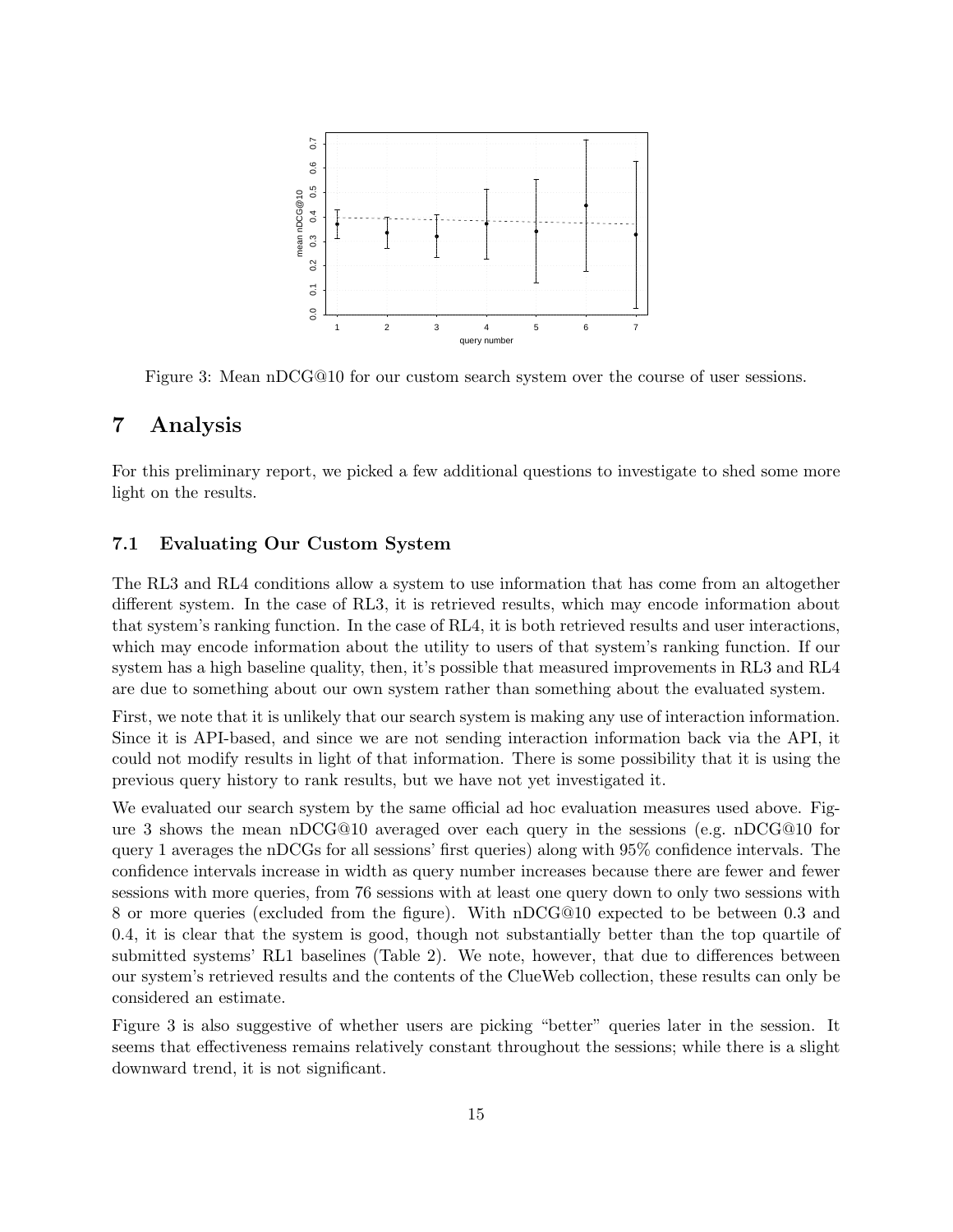

Figure 4: Distribution of submitted runs nDCG@10 for the current query in the session for each RL condition.

Interestingly, for the current query in the session, the effectiveness of our custom system drops significantly to an estimated nDCG@10 of 0.301, which places it in the lower 35% of our submitted runs. This might suggest that users have a tendency to give up once results become sufficiently bad, though it more likely reflects the fact that many of the documents in these rankings were not judged.

Figure 4 shows the distribution of submitted runs nDCG@10 for the current query in the session, for each RL condition separately. The middle bar in each box is median nDCG@10 for the 34 submitted runs. It stays relatively constant over the four RL conditions, whereas if the extra information from the custom system were a significant effect, we would expect to see the median bars rising noticeably. The upper tails of the RL3 and RL4 distributions are certainly higher than those of the RL1 and RL2 distributions, but this would also be expected just from having additional information and cannot be ascribed to specifically having information from a superior system. From this we can tentatively conclude that track participants' systems are not likely to be taking advantage of information from a better search system.

It could still be the case that only systems that started from a lower baseline than the custom system saw an improvement in their RL3 and RL4 results. There is some evidence to support this: systems that started out from an RL1 baseline close to the custom system saw an average decrease of -0.031 and -0.013 to RL3 and RL4 respectively, while systems that started out from a lower baseline saw an average increase of 0.026 and 0.035 to RL3 and RL4 respectively. Nevertheless, there are many individual systems that flout this trend; in particular, CWI, essex, and udel all have at least one system that starts from a high baseline and becomes significantly better.

#### 7.2 Correlations Between Evaluation Measures

As mentioned above, in addition to nDCG@10 we also evaluated runs by ERR, AP, and GAP. There are some large differences in results depending on the measure; Table 4 shows rank correlations between nDCG@10, ERR, AP, and GAP for each of the four experimental conditions. Many of these values are quite low for meta-evaluation studies, particularly correlations between nDCG@10 and AP/GAP and between ERR and AP/GAP.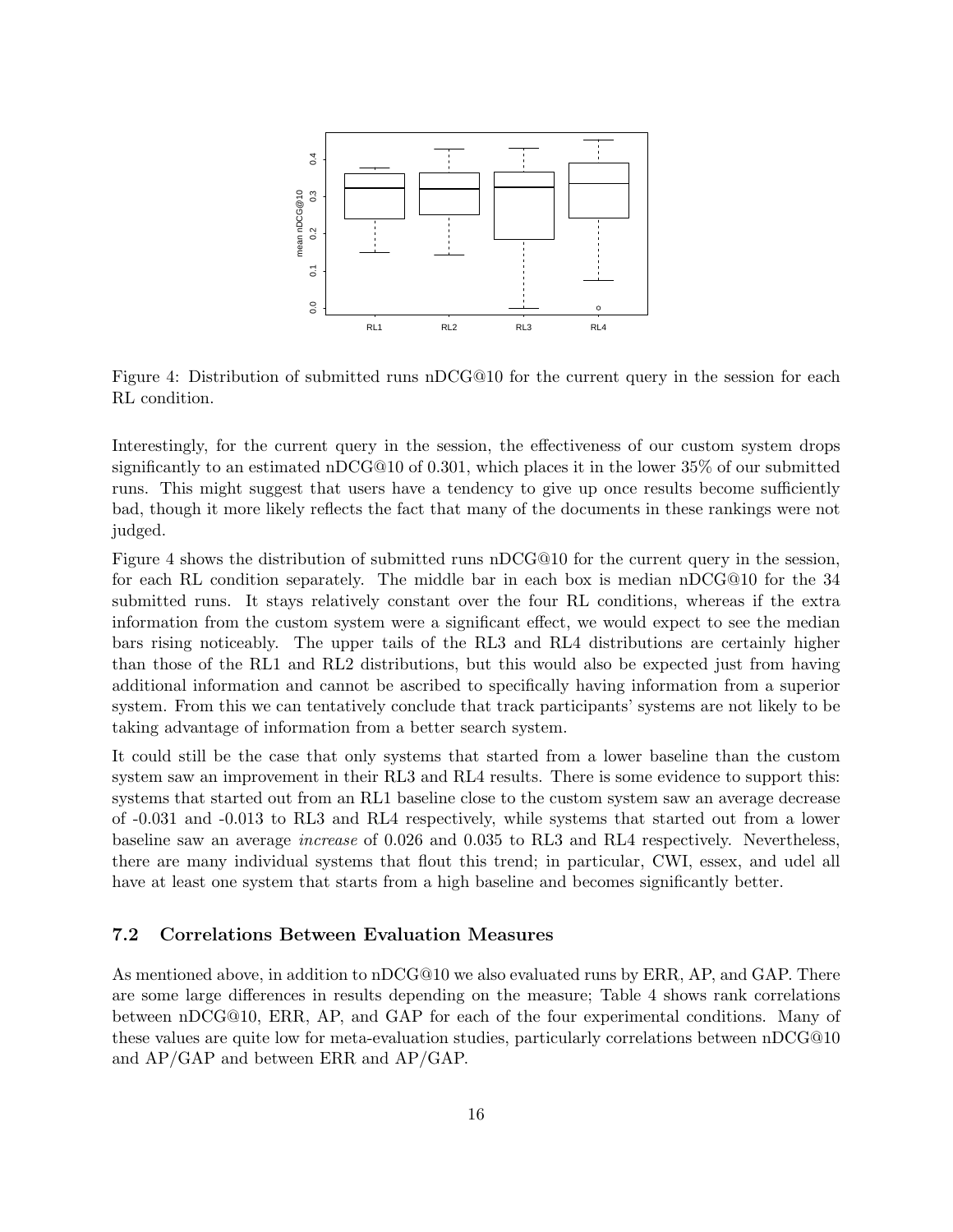|         |       | RL1   |       |                          | $\mathrm{RL}2$           |       |                          | RL3                             |               |                          | RL4   |         |
|---------|-------|-------|-------|--------------------------|--------------------------|-------|--------------------------|---------------------------------|---------------|--------------------------|-------|---------|
|         | ERR.  | AP    | GAP   | ERR.                     | ΑP                       | GAP   | ERR.                     | ΑP                              | GAP           | ERR.                     | AP.   | GAP     |
| nDCG@10 | 0.721 | 0.467 | 0.523 | 0.805                    | 0.599                    | 0.603 | 0.851                    | 0.569                           | 0.609         | 0.918                    | 0.693 | - 0.686 |
| ERR.    | -     | 0.382 | 0.393 | $\overline{\phantom{0}}$ | 0.556                    | 0.538 | $\overline{\phantom{m}}$ | 0.543                           | $0.569$ $\pm$ | $\overline{\phantom{0}}$ | 0.661 | 0.661   |
| AP      |       |       | 0.929 | $\overline{\phantom{a}}$ | $\overline{\phantom{a}}$ | 0.960 | $\qquad \qquad$          | $\hspace{0.1mm}-\hspace{0.1mm}$ | 0.938         | $\overline{\phantom{a}}$ |       | 0.979   |

Table 4: Kendall's  $\tau$  rank correlations between four different evaluation measures. Correlations between nDCG@10 and AP measures are quite low compared to "typical" work in meta-evaluation.

One possible reason they are low is simply that there are not many submitted runs to compare. But other TREC tracks have had a low number of submitted runs without having such low correlations between rankings by different measures.

Another possibility is that our systems are not very different from each other, and thus it may not "matter" what order large groups of them are ranked in. The width of the confidence intervals shown in Figure 1 supports this. Many of them overlap to a large degree. This could be because the experiments conducted within the track focus more on improving RL1 baseline results in the RL2, RL3, and RL4 conditions rather than comparing two or more submitted runs to each other directly.

Yet another possibility is that some systems were optimized for different aspects of effectiveness. Figure 5 shows changes in mean average precision over the RL conditions. Comparing to Figure 1 reveals some striking differences: the UvA runs tended to see large and significant improvements in MAP despite not seeing such improvements in nDCG@10, while Rutgers systems that had large and significant improvements in nDCG@10 did not see such improvements in MAP. This lends support to that hypothesis.

#### 7.3 Topics With Multiple Sessions

Some of the track's sessions repeated the same topic. It may be interesting to compare effectiveness between two different sessions trying to satisfy the same information need. For each topic with two or more sessions, for each submitted run, we computed the difference in that run's effectiveness (by nDCG@10) between the sessions. Figure 6 shows the distribution of differences (over submitted runs) for each of these topics. For some topics the distribution is quite narrow, suggesting similar effectiveness across sessions, but for others it is very wide.

Topic 49 marsupials, the subject of sessions 59 and 60, has the widest distribution, with a mean difference in nDCG@10 (for RL4) of 0.037 between the two sessions and a standard deviation of 0.373. These two sessions turn out to be vastly different: the first had only two queries prior to the current one, while the second had 10 queries prior to the current (the most of any session in our set). It is clear that the user in the second session put much more effort into satisfying the information need. Nevertheless, some systems did much better in the first session! For the 18 systems that did better on the second session, the mean difference was 0.336, while for the 16 systems that did better on the first session, the mean difference was 0.384. This suggests that there is a diversity in approaches to using interaction data, and that an approach that works in general may not be best for a particular chain of interactions.

Topic 18 dooney burke look alike, the subject of sessions 20 and 21, has a much narrower distribution,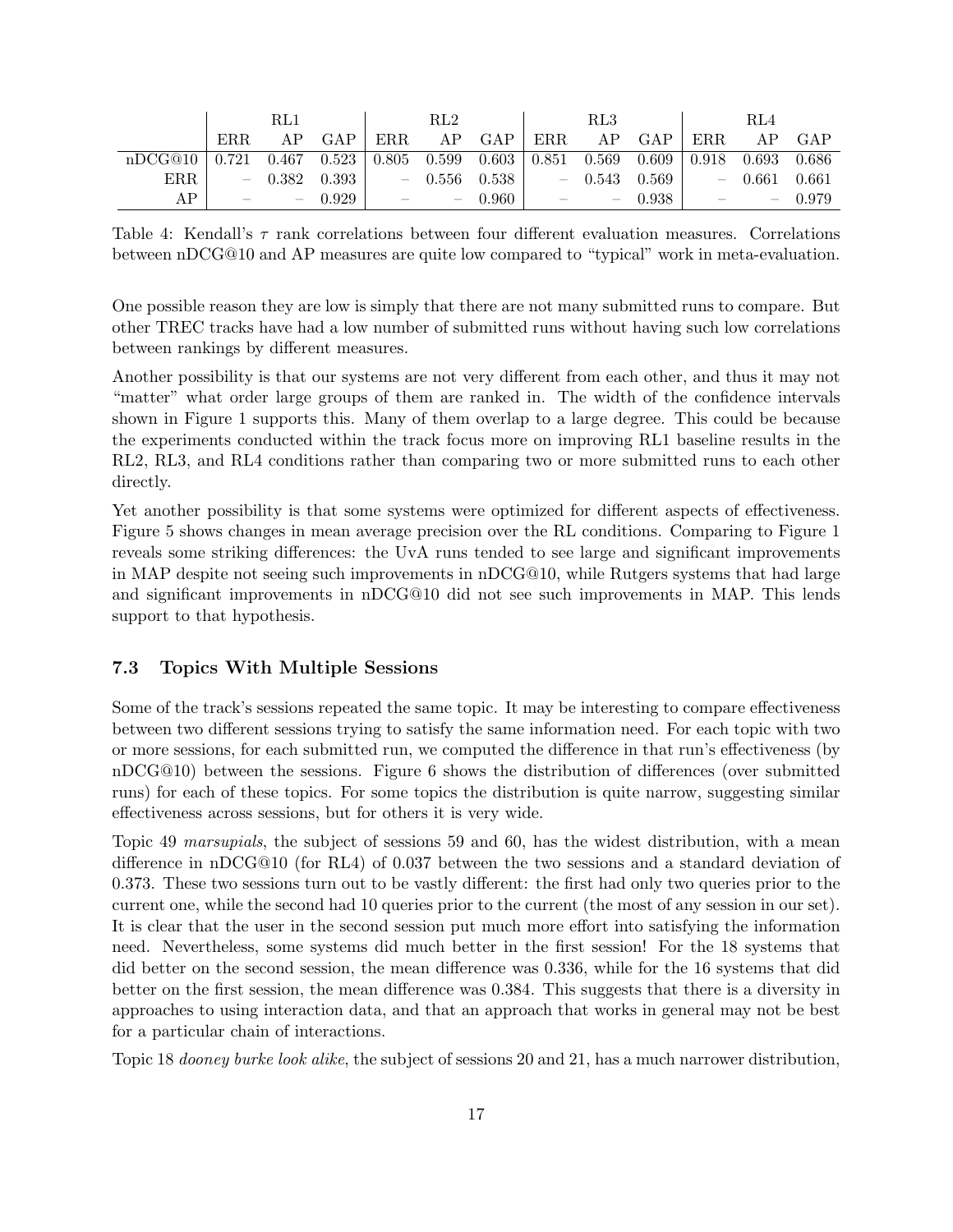

Figure 5: Left: Changes in MAP from RL1 to (from top to bottom) RL2, RL3, and RL4. Right: Changes in MAP from RL1 to RL2, RL2 to RL3, and RL3 to RL4. Error bars are 95% confidence intervals.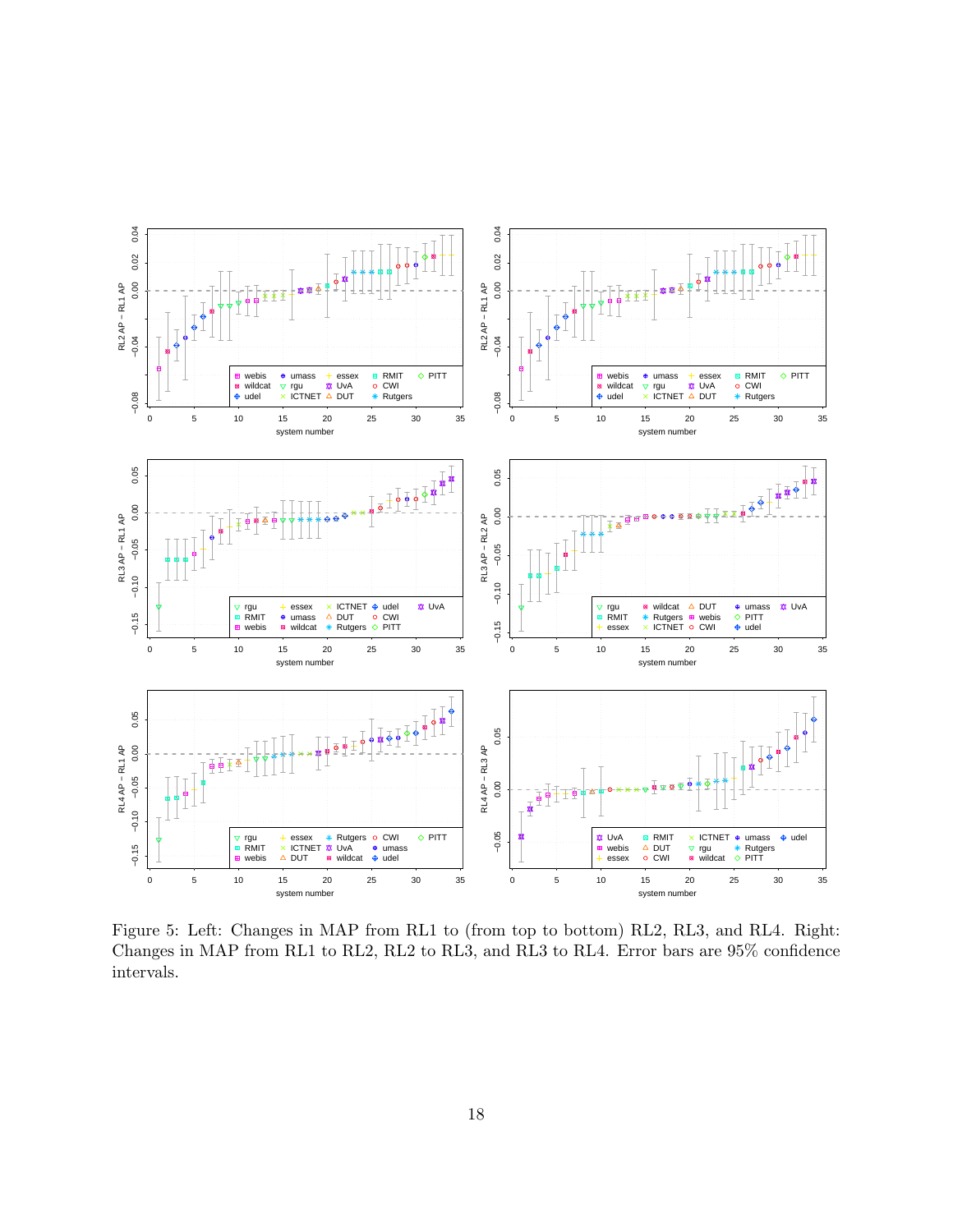

Figure 6: Distributions of differences in nDCG@10 between different sessions based on the same topic. Each distribution is represented as a box plot computed from the submitted runs' nDCG@10s in (clockwise from upper left) RL1, RL2, RL3, and RL4.

with a mean difference of 0.072 and a standard deviation of 0.145. These two sessions are much more similar to each other, not only in length but also in terms chosen by users for the queries. It is therefore not surprising that effectiveness is similar as well. There is however better effectiveness on session 21 than on session 20; this may be because the user in session 21 used higher-idf terms like "imitation" and "replica" while the user in session 20 used the less informative terms "look alike".

# 8 Conclusion

The 2011 Session track was a near-complete overhaul of the track, with new tasks, new data, new evaluation methodology, and a new test collection. Preliminary results suggest that it is possible for systems to use provided interaction data to improve automatic results over a baseline that uses no interaction data at all.

There are still questions to explore regarding the evaluation, specifically how to make use of subtopic judgments and how to treat duplicates. These questions will also influence the design of automatic systems for this task.

Looking ahead to the 2012 track, we will likely focus on acquiring more sessions for our topics, so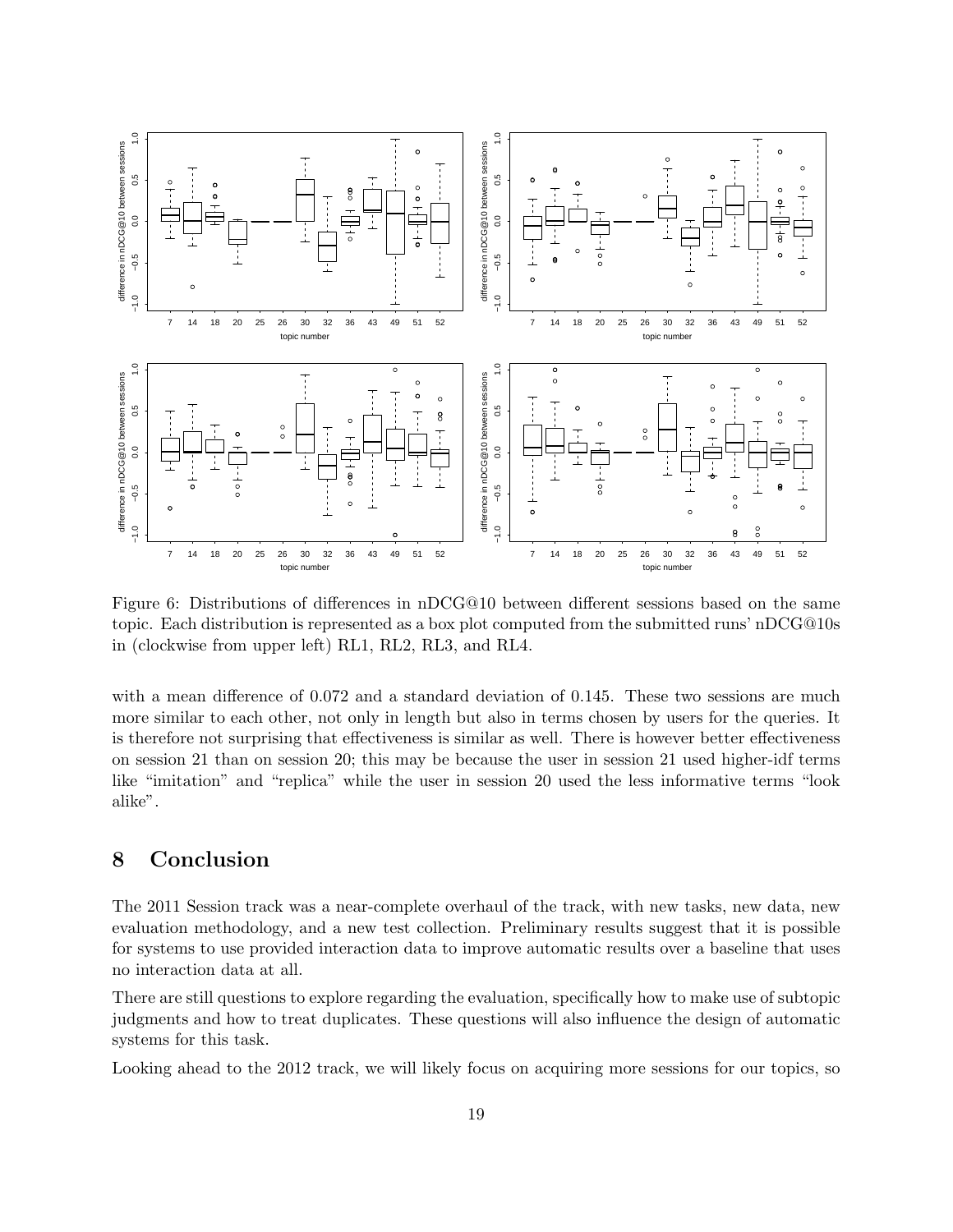that we have more than one session per topic on average. This will allow participants to study problems such as different weightings of interactions from different users.

# References

- [1] B. Carterette, E. Kanoulas, P. D. Clough, and M. Sanderson, editors. Proceedings of the ECIR 2011 Workshop on Information Retrieval Over Query Sessions, Available at  $http://ir.cis.$ udel.edu/ECIR11Sessions.
- [2] B. Carterette, V. Pavlu, E. Kanoulas, and F. Hui. Million query track 2009 overview. In E. M. Voorhees and L. P. Buckland, editors, The Eighteenth Text REtrieval Conference Proceedings (TREC 2008). National Institute of Standards and Technology, December 2010. To appear.
- [3] O. Chapelle, D. Metzler, Y. Zhang, and P. Grinspan. Expected reciprocal rank for graded relevance. In In Proceedings of the 18th ACM Conference on Information and Knowledge Management (CIKM), 2009.
- [4] C. L. Clarke, N. Craswell, and I. Soboroff. Overview of the TREC 2010 Web track. In Proceedings of the 19th Text Retrieval Conference (TREC), 2010. to appear.
- [5] H. T. Dang, J. Lin, and D. Kelly. Overview of the trec 2006 question answering track. In In Proceedings of the Text REtrieval Conference, 2006.
- [6] E. Kanoulas, B. Carterette, P. Clough, and M. Sanderson. Session track overview. In Proceedings of the 19th Text REtreival Conference (TREC), 2010. To appear.
- [7] S. E. Robertson, E. Kanoulas, and E. Yilmaz. Extending average precision to graded relevance judgments. In SIGIR '10: Proceeding of the 33rd international ACM SIGIR conference on Research and development in information retrieval, pages 603–610, New York, NY, USA, 2010. ACM.
- [8] G. Zuccon, T. Leelanupab, S. Whiting, E. Yilmaz, J. Jose, and L. Azzopardi. Crowdsourcing interactions: Capturing query sessions through crowdsourcing. In Carterette et al. [1].

# A Screenshots of the Search Interface

# B Descriptions of Submitted Runs

Each of the methods used by each one of the groups that participated in the track is summarized below.<sup>3</sup> For further details on the techniques used refer to the individual groups reports for the Session Track.

 $3$ The description of the systems were either taken from the description submitted by participants when submitting the runs or from the participants description sent to the co-ordinates as a proposal for speaking at TREC.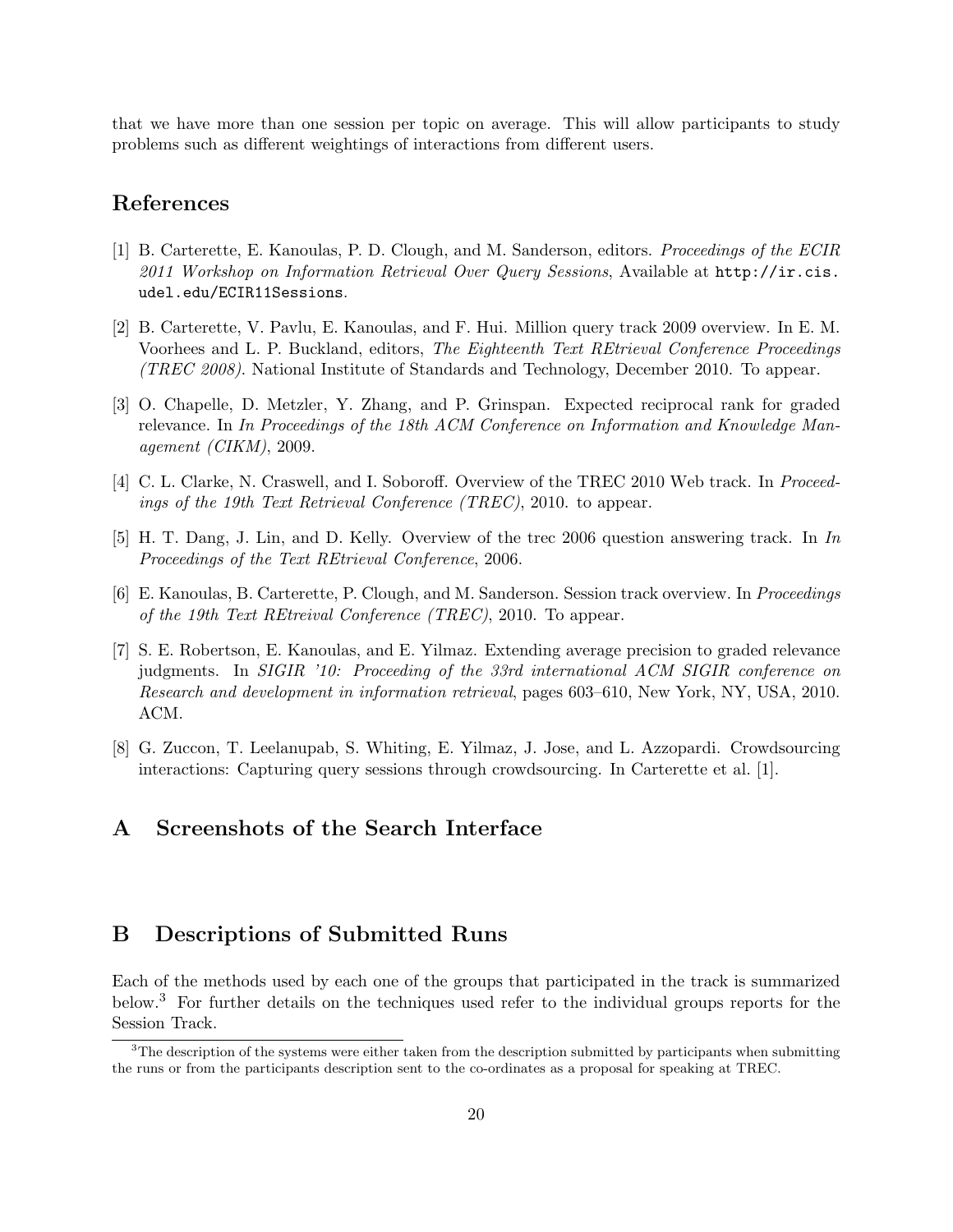ClueWeb Search Instructions

A set of tasks will appear on the next screen. Please read the tasks carefully and select the task that you are most familiar with and understand best.

After clicking on the "Select this task" button for the task that you wish to select, a search box will appear. Type in the keywords that you believe are the best to find web pages that will help you fulfill the selected task. Please refer to the task description on the left-hand side any time you need to review the task.

Use the search system naturally, as you would do in your everyday searching activities. Browse the ranked list of web-pages, click on any web-page that you think may be useful, click on the next page button if you want to see more results, or reformulate your search query and search again if you think that the returned results are not satisfying.

When viewing a web-page please look at its content, but do not click on any links in it. After viewing a web-page, click the back button to move back to the results page. Before continuing your search activities, please rate the web-page you just viewed. Give a rating of

| Perfect   | if the web page contains all the information you are looking for and there is no need |
|-----------|---------------------------------------------------------------------------------------|
|           | to consider any other web page.                                                       |
| Excellent | if the web page contains most of the information you are looking for.                 |
| Good      | if the web page contains just some of the information you are looking for.            |
| Fair      | if the web page is relevant to what you are looking for but does not really contain   |
|           | much of the information you are looking for and                                       |
| Bad       | if the web page contains nothing related to what you are looking for.                 |

The rating box will occasionally appear before after clicking on the link to the web-page in the results list, but before you actually see the web-page. If this happens, please ignore the rating box until you have viewed the web-page.

You can finish the task by clicking on the "Finish" button in the left-hand side-panel. You have at most 5 minutes to complete the task but you can stop earlier if you are satisfied with the web pages you have observed so far.

After you finish a task, you will be shown a short questionnaire. Please fill this out and click on the "Save" button. You will then be taken back to the task selection page and can select another task to do. Please do as many tasks as you can in the time that you have.

Note that your browsing activities will be recorded. The recored data is anonymised and then stored securely. It will be used for research purposes only.

Note that the search engine is still experimental and thus slower than most current search engines and will also return fewer results.

There is a help icon (help) in the top-right corner of every page that will show these notes at any time.

If you have any further questions regarding the tasks, please contact e dot kanoulas at sheffield dot ac dot uk. If you find a bug or the system just doesn't work for you, please contact m dot mhall at sheffield dot ac dot uk.

Figure 7: The instruction text used for the data-generation task

1. Bauhaus-Universitt Weimar, Germany: The Webis group from the Bauhaus University Weimar submitted three runs, webis11cnb, webis11cnw, and webis11ind. For one run they used the CMU Indri ClueWeb search engine, their two other runs used their own BM25F ClueWeb search engine (all on category A; all with a removal of results with more than  $30\%$  spam likelihood).

In their two more mature runs (one with their BM25F engine and one with the Indri search) they used the last query as is for RL1.

For RL2 they derived a maximum (or promising) query that is a query containing as many keywords from the session as possible and still returning about 100 results if possible. Otherwise (if all the keywords together yield more than 100 results) they just use the top 100 results of that query. They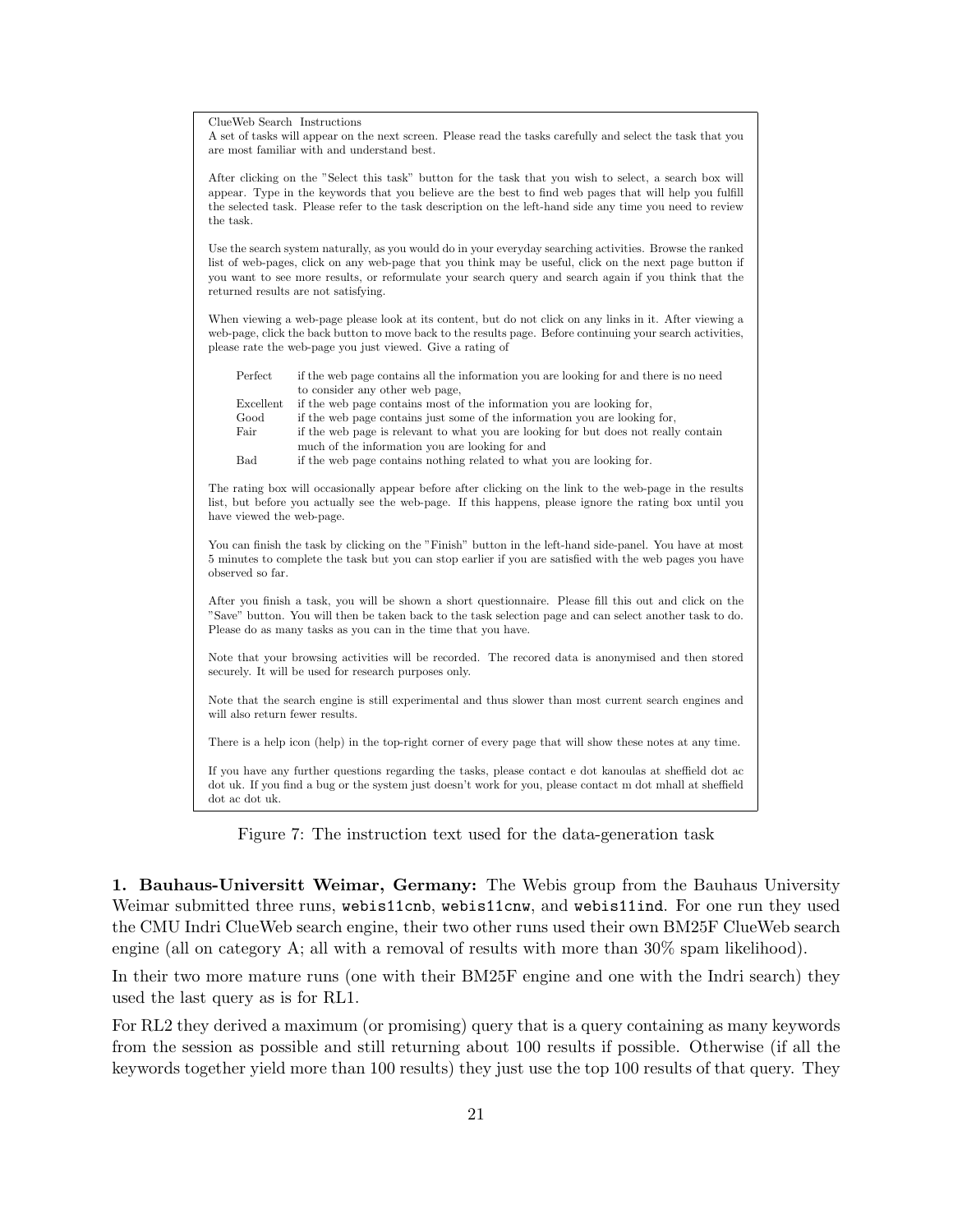| <b>ClueWeb Search Tasks</b><br>Please select one of the five tasks by clicking on the "Select this task" button.                                                                                                          | $\overline{?}$   |
|---------------------------------------------------------------------------------------------------------------------------------------------------------------------------------------------------------------------------|------------------|
| I am looking for horticultural information on black currants.<br>Horticultural information including how to grow black currants is relevant. Health benefits of black<br>currants, products and recipes are not relevant. | Select this task |
| I am looking for information on the plant Eriogonum jamesii.<br>Information on the culture, growing, uses of Eriogonum jamesii are relevant. Other varieties of<br>Eriogonum are not relevant.                            | Select this task |
| Information on parking in San Diego, California<br>Information about parking in San Diego is relevant. References to parking on individual hotel sites are                                                                | Select this task |
| not relevant.<br>Information on Attention Deficit Disorder (ADD).                                                                                                                                                         |                  |
| Descriptions and treatment of ADD are relevant. Links to resources for families or individuals dealing<br>with ADD are relevant.                                                                                          | Select this task |
| I want information or instructions for safety in a roundabout.<br>I want information about or instructions for safety in a roundabout. It can be for any country,                                                         | Select this task |

Figure 8: The task selection UI.

Search

#### **Current task**

# Information on<br>Attention Deficit<br>Disorder (ADD).

Descriptions and<br>treatment of ADD are<br>relevant. Links to<br>resources for families or individuals dealing<br>with ADD are relevant.

Finished

#### **ClueWeb Search**

2008

Figure 9: The initial search UI.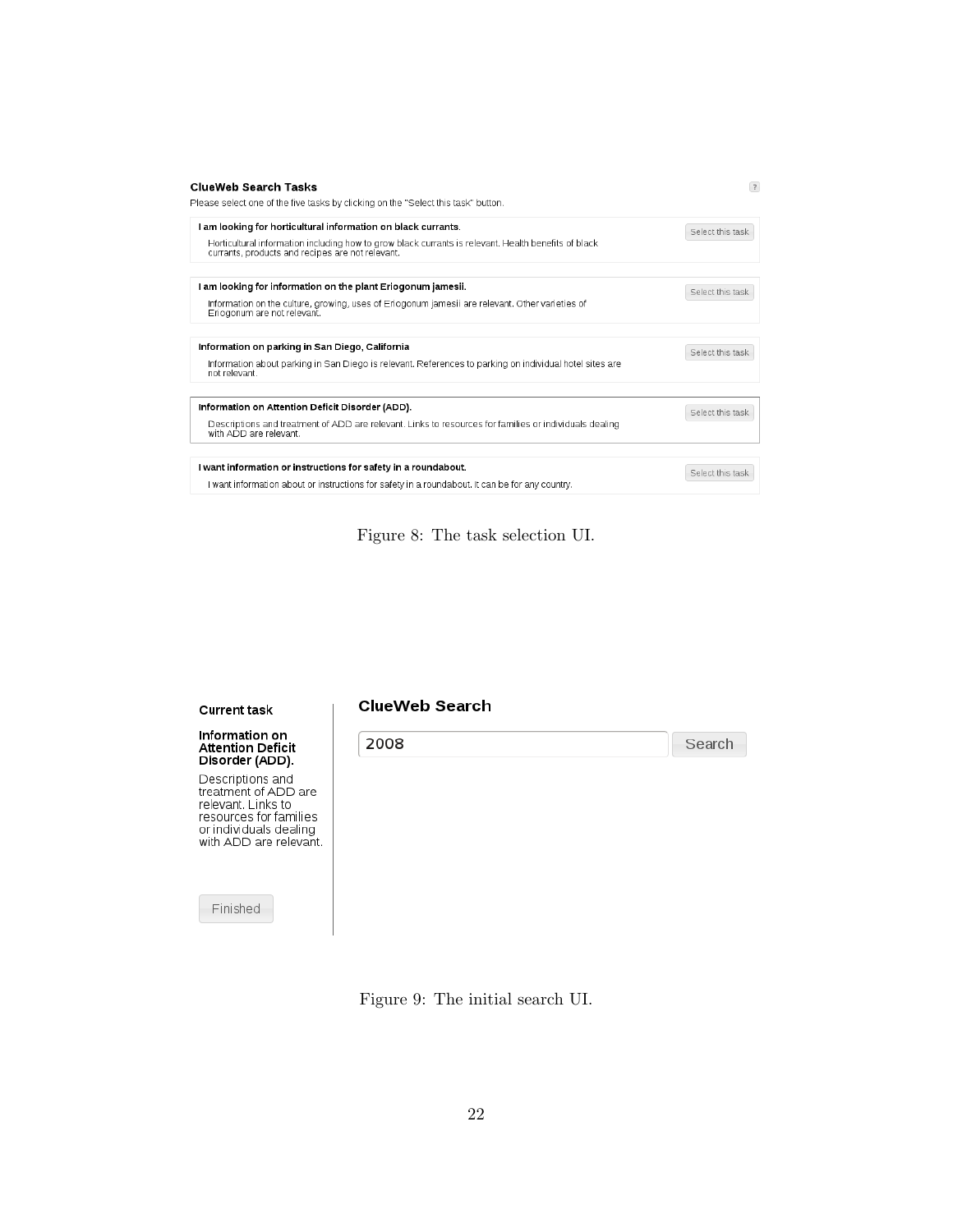| <b>Current task</b>                                                                                                     | <b>ClueWeb Search</b>                                                                      |                                                                                                       | $\overline{?}$ |
|-------------------------------------------------------------------------------------------------------------------------|--------------------------------------------------------------------------------------------|-------------------------------------------------------------------------------------------------------|----------------|
| Information on<br><b>Attention Deficit</b><br>Disorder (ADD).                                                           | 2008                                                                                       | Search                                                                                                |                |
| Descriptions and                                                                                                        | Dental Website Design, Dental Web Design, Dentist Web Site                                 |                                                                                                       |                |
| treatment of ADD are<br>relevant Links to<br>resources for families<br>or individuals dealing<br>with ADD are relevant. | Practice Marketing, Custom Websites Solutions for Dentists.<br>http://www.pbhs.com/        | Websites for Dentists. PBHS Leader in Dental Website Design since 1996. Dentist Web design, Dental    |                |
|                                                                                                                         | Sturgis.com                                                                                |                                                                                                       |                |
| Finished                                                                                                                | merchandise, and other information.<br>http://www.sturgis.com/                             | Sturgis Motorcycle Rally site features lots of photos of the event, as well as schedules, lodging,    |                |
|                                                                                                                         | Nobelprize.org                                                                             |                                                                                                       |                |
|                                                                                                                         | of the Foundation, information about past and present Laureates,<br>http://nobelprize.org/ | Official page from the Nobel Foundation, with a biography of Alfred Nobel, the history and management |                |
|                                                                                                                         | Post Expo 2011                                                                             |                                                                                                       |                |
|                                                                                                                         | http://www.postexpo.com/                                                                   | Details of the International postal technology exhibition held each year in a different country.      |                |
|                                                                                                                         | meetBSD California 2010<br>meetbsd, bsd, unix, freebsd, pcbsd<br>http://www.meetbsd.com/   |                                                                                                       |                |

Figure 10: The result presentation UI.



Figure 11: The page rating UI.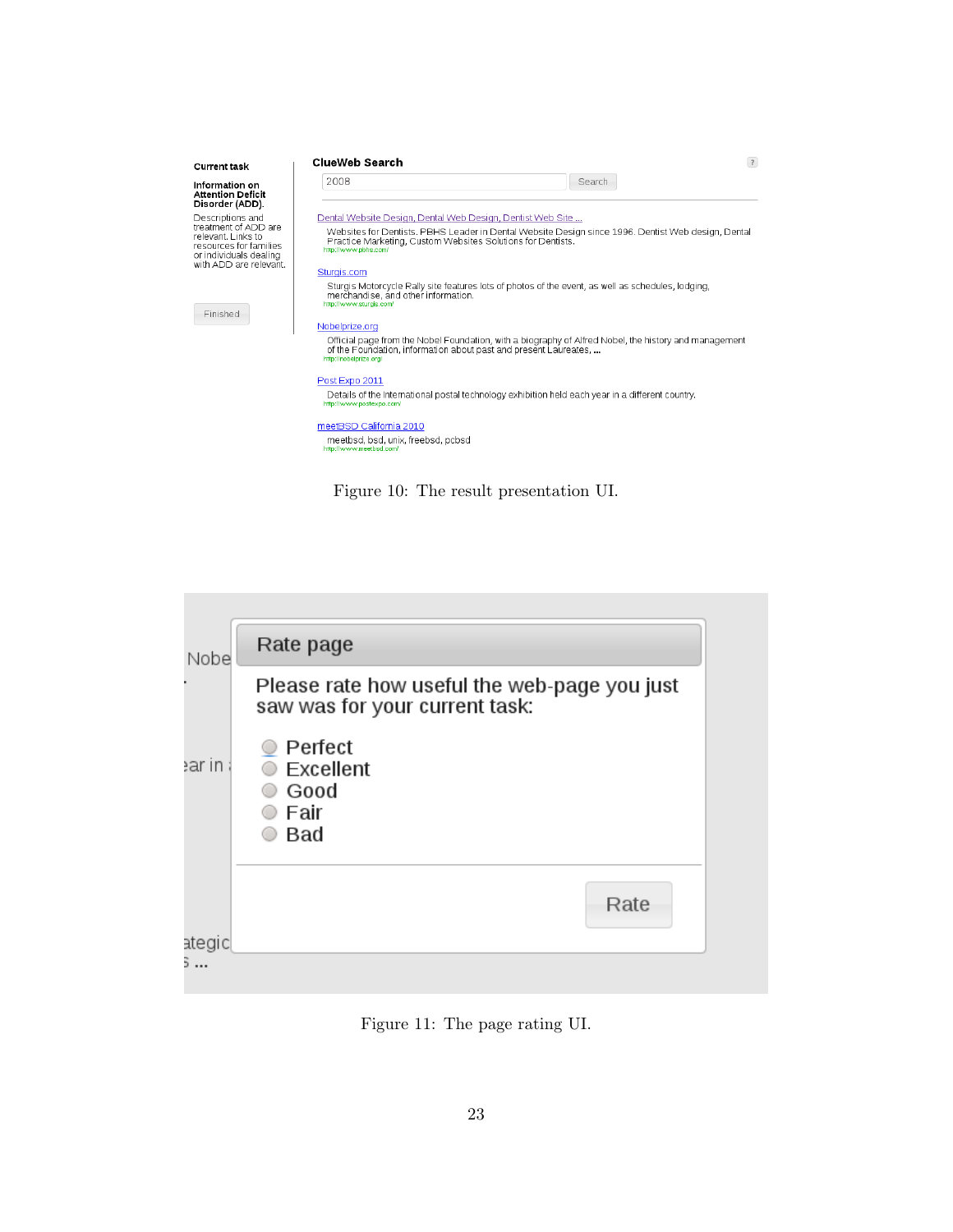# **ClueWeb Search Exit Ouestionnaire**

Please answer the following questions about the task you just completed:



Figure 12: The exit interview UI

demonstrate in their ECIR 2011 and ICTIR 2011 papers on the User-over-Ranking hypothesis why using maximum queries might be a good idea. The terms of the maximum query were weighted with a discount for terms that only appeared in previous queries and a bonus for terms that only appear in the last query.

For RL3 they used the same query and weighting as with RL2 but excluded all results that appeared in the results presented to the user during previous queries. They also extracted the two most important head noun phrases from the snippets of the presented results from the previous queries and removed all results from the list for the maximum query that contained these head noun phrases.

For RL4 they used the query and weighting of RL2 but also expanded the query with the two most important head nouns of all the clicked snippets of previous queries. From the obtained result list they removed all results presented for previous queries and all the results that contain the two most important head nouns from the not-clicked snippets.

A third run (their baseline) on their BM25F search engine used no term weighting and no head noun extraction of any form from the snippets. But it also used the maximum query idea.

2. Centrum Wiskunde & Informatica (CWI), Netherlands: The CWI group submitted three runs, CWIpostR, CWIrun1, and CWIrun2 all on category A. The submissions are based on the observation that a user's ability to issue an effective query in one final step at the end of a session highly depends on how successful she was on pursuing this path. Given that a number of questions arise. Can session log data provide evidences of this procedure's success? And if yes, can they adapt a system's ranking model to its predicted outcome?

A first goal of their experimental trials is to investigate whether session information allows reducing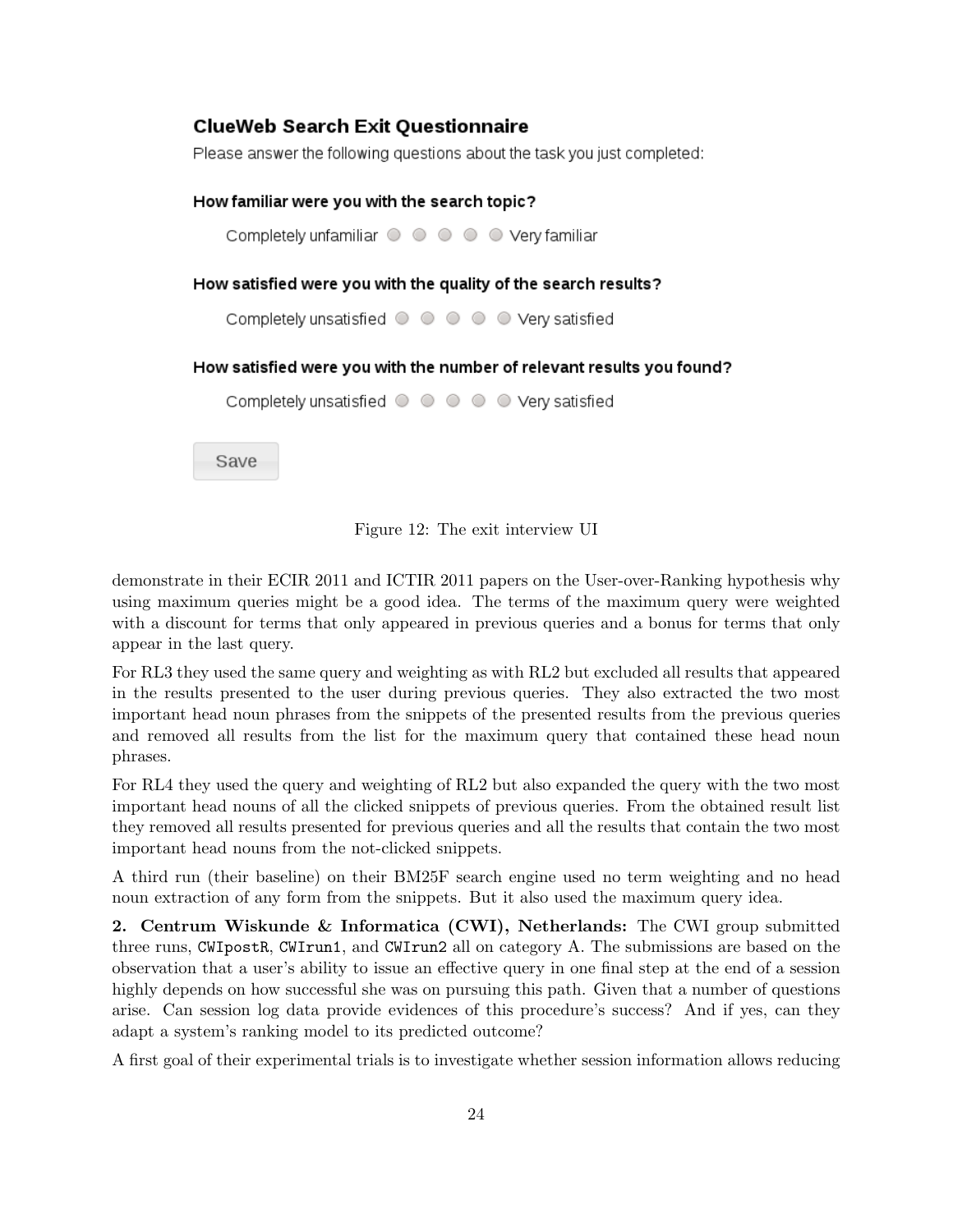a possibly very complex process that unfolds when a user interacts with a system, often revising a preliminary information need upon inspection of the results of intermediate queries, to a quality scale between two opposite boundaries. On the one side they find search session that are characteristic of 'good' users. Good users take on highly selective terms in their queries (RL2), their intermediate result sets show little overlap, meaning that they are effectively investigating different topic's facets or system's features (RL3) and they are proficient in inspecting those sets by clicking on the most informative documents (RL4). These users barely benefit from taking too much search history into account to expand their queries: at any point in time the latest queries of good users are nearly optimal.

By contrast there are also 'bad' users. Their query terms are not informative enough. Intermediate queries, even when they may seem superficially different, turn out to produce very similar ranked lists. Clicked documents have little impact on their queries afterwards. They forecast that those are the users who benefit most from context-aware systems and even more of suggestions on how to issue better queries.

Assumed that they can single out good and bad users, they also investigate how to deploy a predicted user's skill into an alternative query representation at the last step of a search session. Experimental results in the behavioural sciences suggest that an exponential discount function represents the effect of past experiences on later behaviour, that the past enters this model as a discount rate rather than as an absolute multiplier and that positive and negative experiences have similar, but opposite effects on a discount rate.

They adapt this formalism to the case of information retrieval. They assume that session records tell success or failure stories of users who became competent questioners, given a topic and a search system, or went astray: a search experience is poised to be rewarding for a 'good' user, while the experience of a 'bad' user will be negative. They adjust an exponential discount model to the expected quality of a search experience, based on the session information. They use this model to generate a set of weights for terms from past queries, terms from intermediate ranked lists and terms from clicked documents, yielding an alternative representation of the last query in a session.

3. Dalian University of Technology, China: The DUTIR group submitted a single run, DUTIR2011A on ClueWeb09 category B.

4. Beijing University of Posts and Telecommunications, China: The WILDCAT group submitted three runs, wildcat1, wildcat2, and wildcat3 on ClueWeb09 category B. Spam filter was used in all runs. For RL1 the current query was searched using indri language. Some submissions combined pagerank as well. For the RL2 past queries were used to reform the current query and then indri was used on the reformulated query. For RL3 anchor log was used to reform current query, search it in indri, then calculate the similarity between current query and documents. Last for RL4 they use the past queries and the clicked url titles to reform the current query, search it in indri, then calculate the similarity between current query and documents. Alternatives to this included using past clicked urls and their time to calculate similarity with the current search documents and using past clicked urls and time to calculate the similarity between clicked documents and search documents, then predict the time for search documents.

5. Institute of Computing Technology, Chinese Academy of Sciences, China: The IC-NET group submitted three runs, ICTNET11SER1, ICTNET11SER2, and ICTNET11SER3 on ClueWeb09 category A.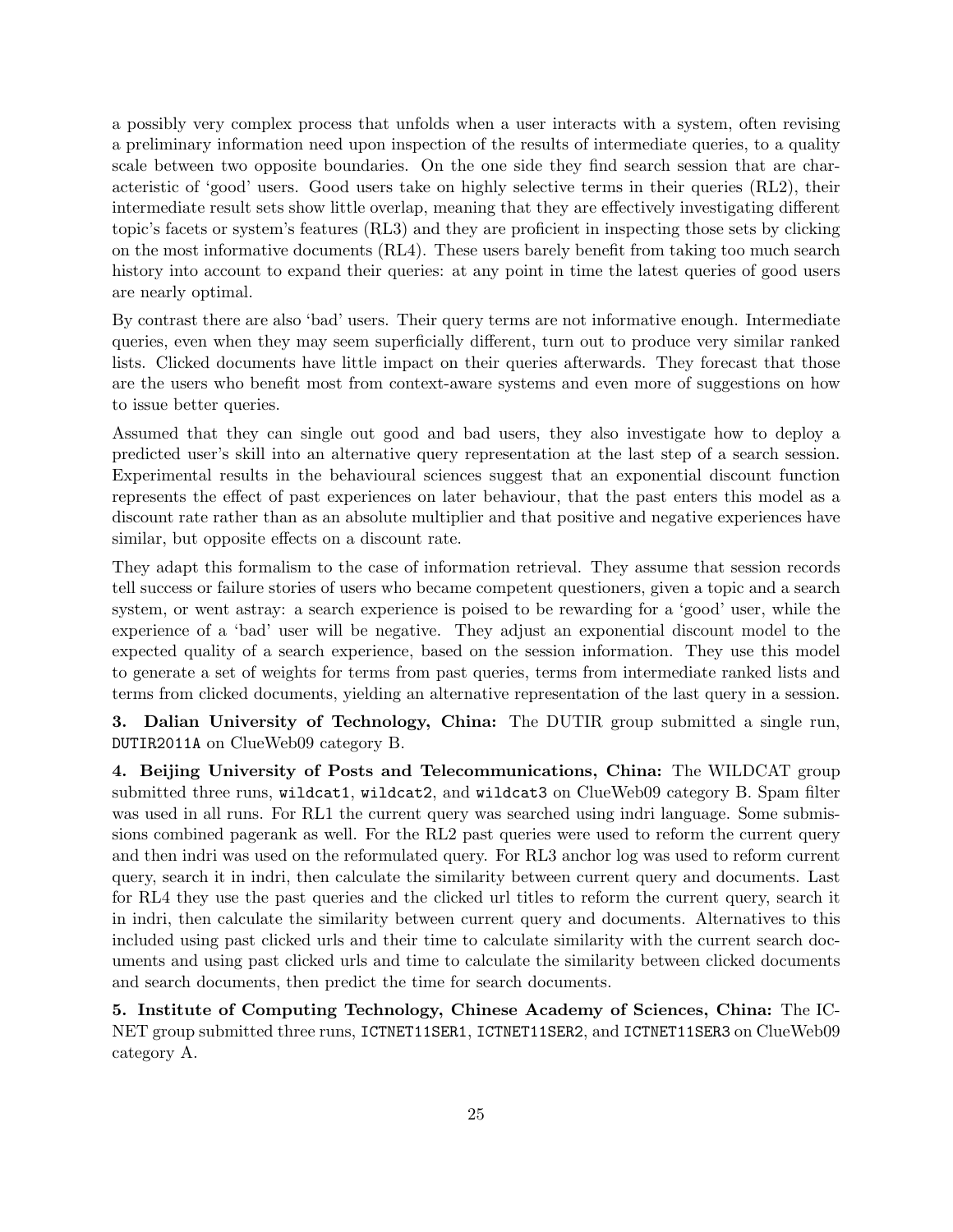Regarding the first submitted run, for RL1 they apply bm25 on content field, for RL2, they make a intersection from the previous query lists to optimize the result, for RL3 they use the snippet information from xml file to sort the data,then repeat using the intersection, and for RL4 they use the clicked list data to sort the data from the third data. The second run is similar to the first one with different parameters. Regarding the third one, for RL1 they again apply bm25 on content field, for RL2 they use Session Type method and intersection ranking method to optimize the result, for RL3 the use the snippet information from the xml file to classify the primary results from their own search engine and then repeat the session type and intersection rank method to optimize the result further. For RL4, first they use the description and narration information of each query to compute match score with content, then they repeat the procedures based on the third run.

6. RMIT University, Australia: The RMIT group submitted three runs, RMIT1, RMIT2, and RMIT3 on category B. The first one served as a baseline: for RL1 just used the current Query, for RL2 using the current Query and all queries in interactions, for RL3 they use query expansion from top five results in all interactions, and for RL4 they use expanded queries from clicked document in all interactions. The next two runs mostly differ in the RL4. The second uses expanded queries from clicked snippets in all interactions and the third is using expanded queries which is used clicked and non clicked results snippets.

7. Robert Gordon University, UK: The Roberton Gordon University group in collaboration with the University of Essex and the Institute of Information Science & Technologies (ISTI), Italy, submitted three runs, rguBase, rguPisaSS, and rguPisaSST on ClueWeb09 category B. They propose to use query recommendations extracted from the logs of a web search engine to solve the session track task. The runs are obtained by using the Search Shortcuts recommender system (Broccolo, Marcon, Nardini, Perego & Silvestri 2011). The Search Shortcuts technique uses an inverted index and the concept of satisfactory sessions present in web search engines query log in order to produce effective recommendations for both frequent and rare/unseen queries. They adapt the above technique to work as a query expansion tool. They use such expansion tool to expand the TREC queries; expansion is generated by using a method which aims to consider all past queries in the session. The expansion terms obtained are then used to build a global, uniformly weighted, representation of the user session (RL2). Furthermore, the expansion terms are then combined with ranked lists of results in order to boost terms appearing more frequently in the final results lists (RL3). Finally, they also integrate dwell times and the weighting method obtained taking both result lists and clicks into account for assigning weights to the terms to expand the final query of the session. In addition to that, they submitted a baseline run. It is based on the observation that using the term "wikipedia" to expand the query resulted in a better retrieval performance in last years task, session track 2010(Lungley, Albakour & Kruschwitz 2011). For RL1 they just submit the current query to the Indri search engine. For RL2, RL3, RL4 they expand the current query with the term wikipedia.

8. Rutgers University, USA: The Rutgers University submitted three runs, Rgposneg, Rspos, and Rsposneg on category A. They approached the Session Track task as an issue of personalization, based on both the behaviors exhibited by the searcher during the course of an information seeking episode and a classification of the task that led the person to engage in information-seeking behavior. Their basic approach to personalization is to determine aspects of the task or goal which led the person to engage in information seeking behavior. Other important aspects include determination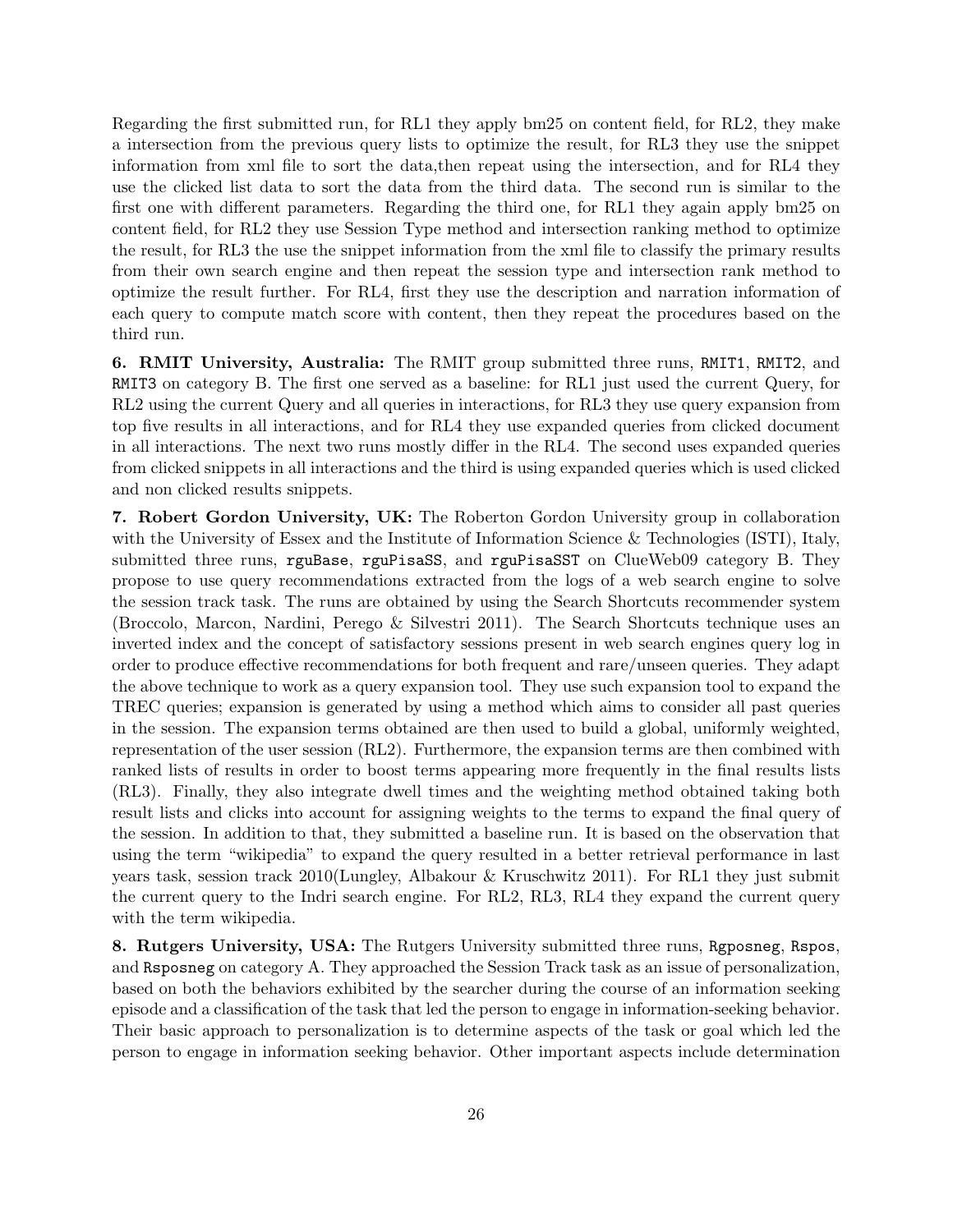of the persons degree of knowledge of the task and search topic, and the persons cognitive abilities. They conducted a series of user studies/experiments in which they controlled the tasks, administered psychometric tests to measure two cognitive abilities, and elicited estimates of the participants knowledge of the tasks and topics of the searches they were asked to perform. They logged a large variety of searcher behaviors, ranging from eye-tracking on search engine result pages (SERPs) and content pages to querying and temporal behaviors of various sorts. The analysis of the data thus collected was aimed at finding associations among the different behaviors (their dependent variables) and the task, knowledge and cognitive abilities information they controlled or elicited (their independent variables), and on the influence of the independent variables and the predictive power of the dependent variables on searcher evaluation of the usefulness of documents with respect to the search task.

This analysis resulted in the generation of several models for prediction of document usefulness. The models are used for either query modification using relevance feedback, or search results reranking with terms based on similarity with predicted useful documents. Since their prediction models were generated on the basis of a relatively small number of searches, on quite specific and controlled search task types, and on behaviors on both SERPs and content pages, it is not clear how these models will work with the data available for the TREC Session Track. So, their aim in this Track is to discover whether their models will work on these different task types, and with this different type of data, and if not, why not.

They addressed the Session Track tasks as follows. First, they manually classified the 76 Sessions by task facets based on the Session topic descriptions and narratives. This was used for two of their experimental runs, in which the prediction model was specific to each search task type, combined with search behaviors. For the other runs, they used their general prediction models, which are based on various search behaviors, without reference to task type. The prediction of both useful and not useful documents was then used to modify the last query but one in each search session in a standard relevance feedback mode, one run with positive-only feedback, and two with positive and negative relevance feedback, using the Lemur system in remote mode. Their experimental runs are compared to basic Lemur retrieval with pseudo-relevance feedback.

9. University of Amsterdam, Netherlands: The University of Amsterdam submitted three runs, UvAlearning, UvAmodeling, and UvAsemantic. The stream of interactions created by a user engaging with a search system contains a wealth of information. For retrieval purposes, previous interactions can help inform us about a user's current information need. Building on this intuition, the contribution to this TREC year's session track focuses on session modeling and learning to rank using session information. The participants from UvA used three complementary strategies that they designed for improving retrieval for a current query using previous queries and clicked results: probabilistic session modeling, semantic query modeling, and implicit feedback.

Probabilistic session modeling operates on the basis of results retrieved with previous user actions. They model a session as a combination of past queries, sets of result clicks, and the current query. For each of the cues they retrieve a list of results, and combine the result lists according to the session model. They derive the combination parameters using a home-grown collection of training sessions. In this way they create a final list of ranked results per current query.

For semantic query modeling they designed and implemented an algorithm that links query terms to Wikipedia articles and obtains a weighted set of synonyms. They leverage redirects and incoming anchor texts of a Wikipedia entry and calculate the probability that terms refer to this particular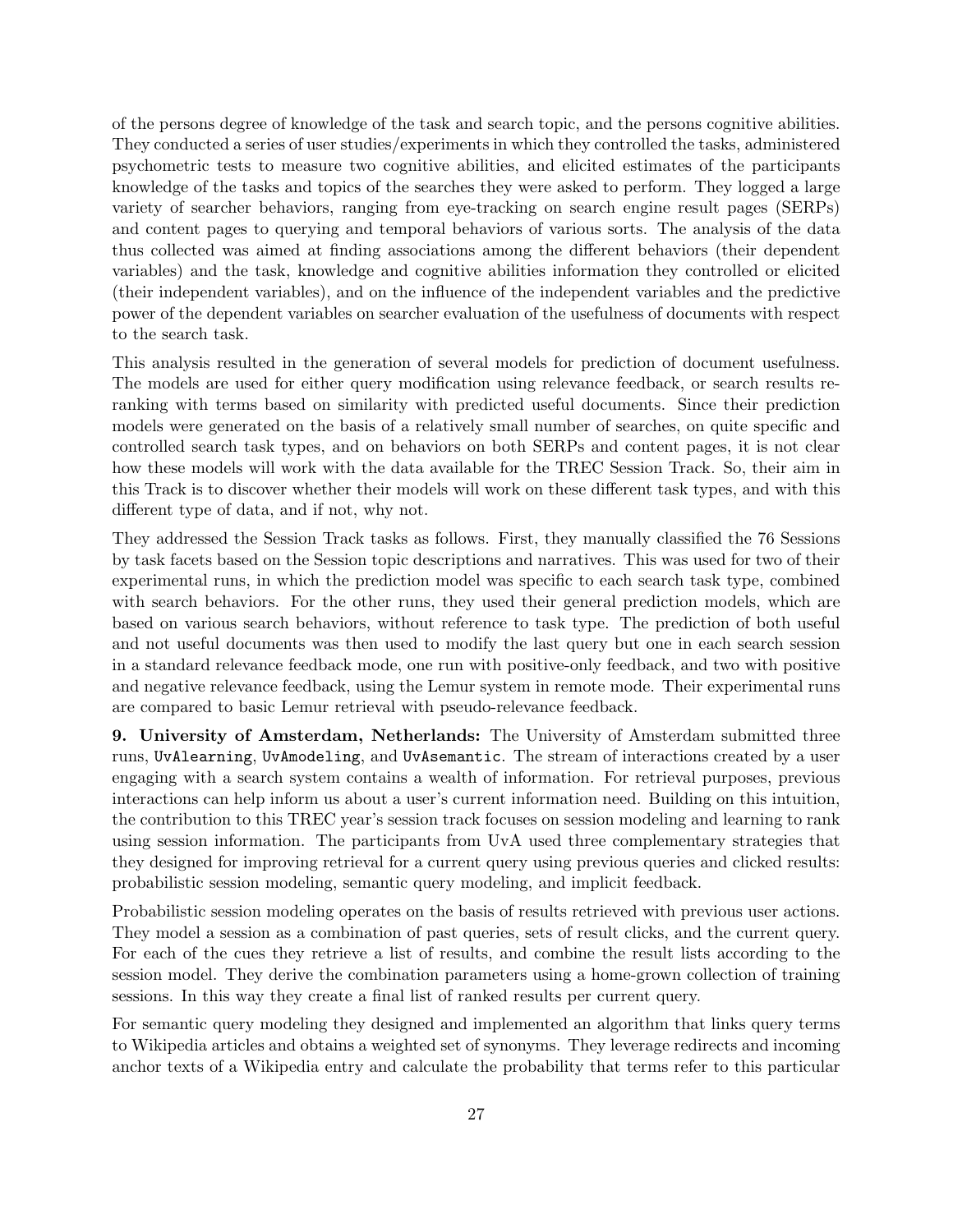Wikipedia article. This yields a probabilistic model of the language use associated with a Wikipedia entry.

Their implicit feedback strategy uses previous result clicks to learn to combine different ranking features. They implement a regression-based learning to rank algorithm that optimizes linear weighted combinations of ranking features. They train the algorithm on pair-wise labels extracted from result clicks on all but the target session, and on previous queries and results on the target session. Features include a small number of standard retrieval runs and runs implementing the probabilistic session modeling and semantic query modeling discussed above.

10. University of Delaware, USA: The University of Delaware submitted three runs, udelASFe1new, udelBe2, and udelWPmnz on category A. They investigated query expansion using clicked and/or unclicked documents retrieved for previous queries: what is the effect on effectiveness when expanding the last query using terms appearing in clicked documents from previous queries; what is the effect when expanding the last query using unclicked documents; and, as a baseline, what is the effect when expanding using all documents retrieved for previous queries?

They also used the Session track to investigate two other questions:

1. how does a corpus filter (e.g. a spam filter, or a "category B" filter, or a Wikipedia filter) affect effectiveness?

2. is there a way to prune retrieved results to remove documents that have already been seen for previous queries (whether relevant or not) without hurting effectiveness?

11. University of Essex, UK: The University of Essex, in collaboration with the Center for Research and Technology, Thessaly, Greece submitted three runs, essexAnchor, essexNooNeg, and essexNooPos on category B. The first run is based on an extension of their anchor log technique they proposed in the previous year. They exploit the anchor logs to derive query expansions that are relevant to user information needs throughout the session. This is done by taking up to ten phrases from the anchor text of the displayed or clicked documents of previous queries in the session.

The second and third run are based on Nootropia, a biologically inspired adaptive modelling technique that has been successfully applied to Information Information Filtering (IF) problems such as news recommendation. With Nootropia, information needs are represented as a weighted and ordered network that may represent an individuals multiple topics of interest. This network profile presentation can evaluate the relevance of an information item to the user interests based on a directed spreading activation model. Nodes (features) in the network that appear in the item are activated and subsequently disseminate part of their initial energy to nodes with larger weight. At the end of this feedforward dissemination process, a single relevance score can be calculated as the weighted sum of the final energies of activated terms. They used Nootropia to represent user information needs throughout the search session. The resulting Nootropia profile is then used to re-rank the documents retrieved for the last query in the session. Two different strategies were followed to re-rank the documents in two separate runs. Their first strategy strives to build a profile of user interests and subsequently rank matching documents higher, conversely, the second tries to model what the user is not interested in and rank matching documents lower. Noun phrases extracted from the snippets of the documents were used as representative features to build the Nootropia network.

12. University of Massachusetts, Amherst, USA: The UMASS Amherst CIIR group submitted two runs, umasscontext and umassqdist. The crawl used was ClueWeb09 category A. The first submitted run uses sequential dependency model over the query for RL1, it expands the